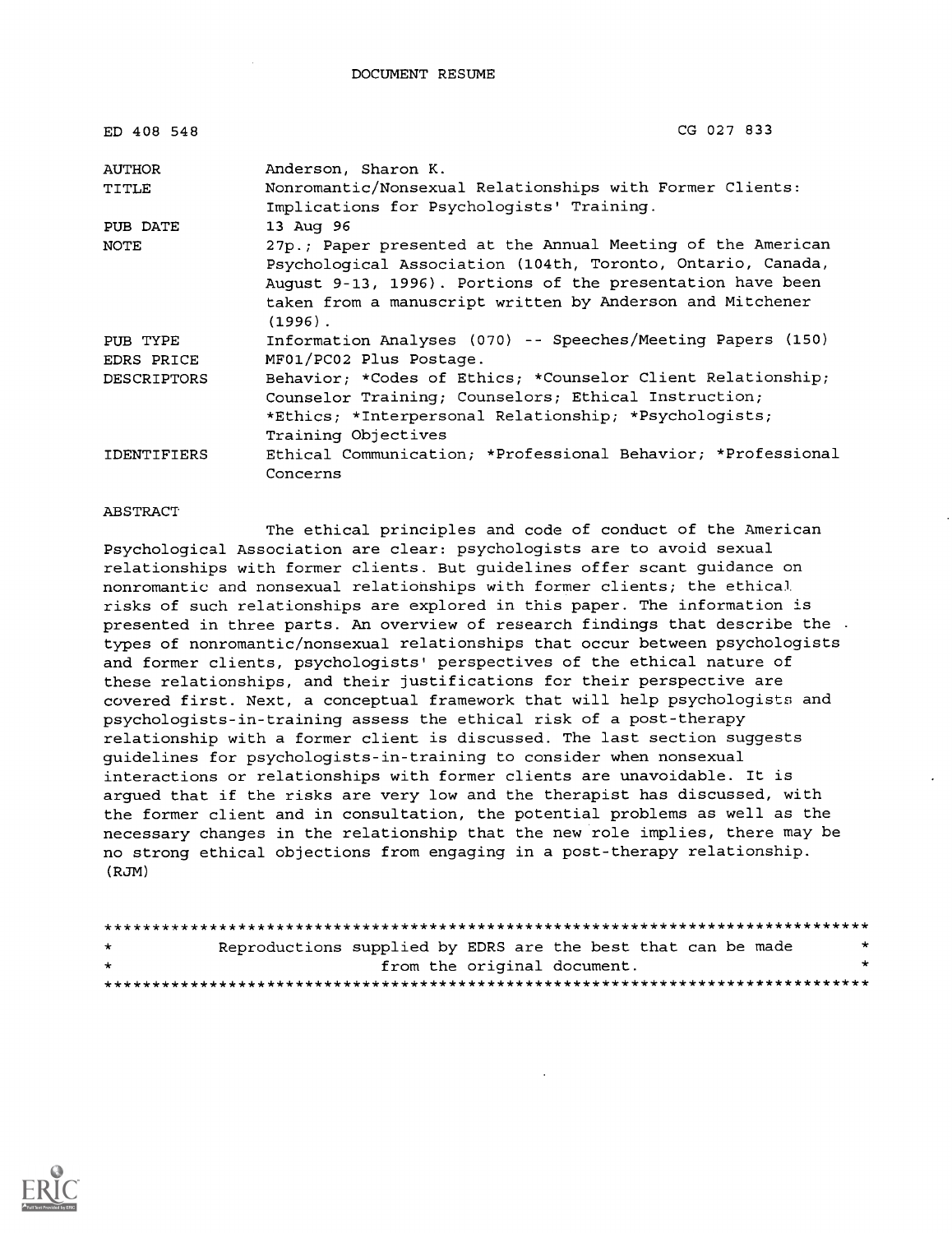## Nonromantic/nonsexual Relationships with Former Clients: Implications for Psychologists' Training

Presented by

Sharon K. Anderson, Ph.D. Colorado State University

August 13, 1996 American Psychological Association Toronto, Canada

U.S. DEPARTMENT Of EDUCATION Office of Educational Research and Impro EDUCATIONAL RESOURCES INFORMATION CENTER (ERIC) 0 This document has been reproduced as received from the person or organization originating it 0 Minor changes have been made to improve reproduction quality.

e - Points of view or opinions stated in this docu-<br>- ment ido not inecessarily represent official<br>- OERI position or policy.

"PERMISSION TO REPRODUCE THIS MATERIAL HAS BEEN GRANTED BY

Anderson

TO THE EDUCATIONAL RESOURCES INFORMATION CENTER (ERIC)."

> The presenter wishes to thank Dr. Karen Kitchener for her collaboration in this project. Portions of the following presentation have been taken from a manuscript written by Anderson and Kitchener (1996) that has been submitted for publication.



 $\frac{1}{4}$ 

# BEST COPY AVAILABLE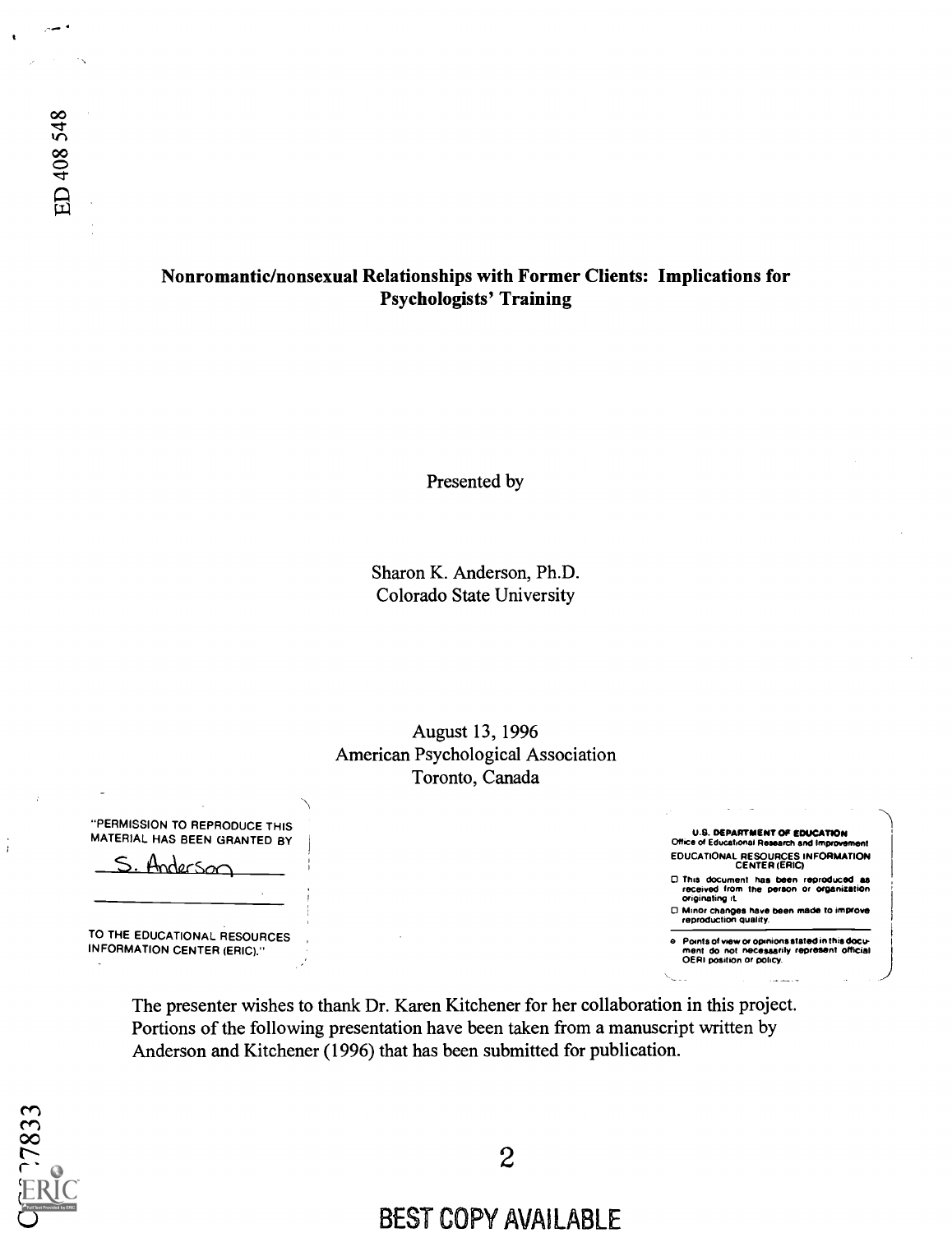## Nonromantic/nonsexual Relationships with Former Clients: Implications for Psychologists' Training

#### Introduction

 $\bullet$ 

The APA Ethical Principles of psychologists and Code of Conduct is clear: psychologists are to avoid sexual relationships with former clients. But what about nonromantic and nonsexual relationships with former clients? Research suggests that psychologists have the opportunity to and at times enter into nonsexual post-therapy relationships with former clients (Anderson & Kitchener, 1996; Borys & Pope, 1989; Gottlieb, Sell, & Schoenfeld, 1988; Horst, 1989; Pope, Tabachnick, & Keith-Spiegel, 1987; Sell, Gottlieb, & Schoenfeld, 1986). In addition, research also suggests that psychologists have differing views regarding the ethicality of these relationships.

The current APA code offers little guidance for psychologists as they encounter these situations. As a result, psychologists are on their own to determine whether these interactions or relationships are potentially beneficial or hurtful or harmful for former clients. Is there an ethical risk in entering into these relationships? If there is a risk, how high or low is the risk or how does one measure the risk?

To address the issue of ethical risk and a decision-making process this presentation will include three parts. First, I will provide a brief overview of research findings (Anderson & Kitchener, 1996) that describe the types of nonromantic/nonsexual relationships that occur between psychologists and former clients, the psychologists' perspective of the ethical nature of these relationships, and their justifications for their perspective. Following this overview, I will discuss a conceptual framework that will help psychologists and psychologists-in-training assess the ethical risk of a post-therapy relationship with a former client. Lastly, I will suggest guidelines for psychologists-in-

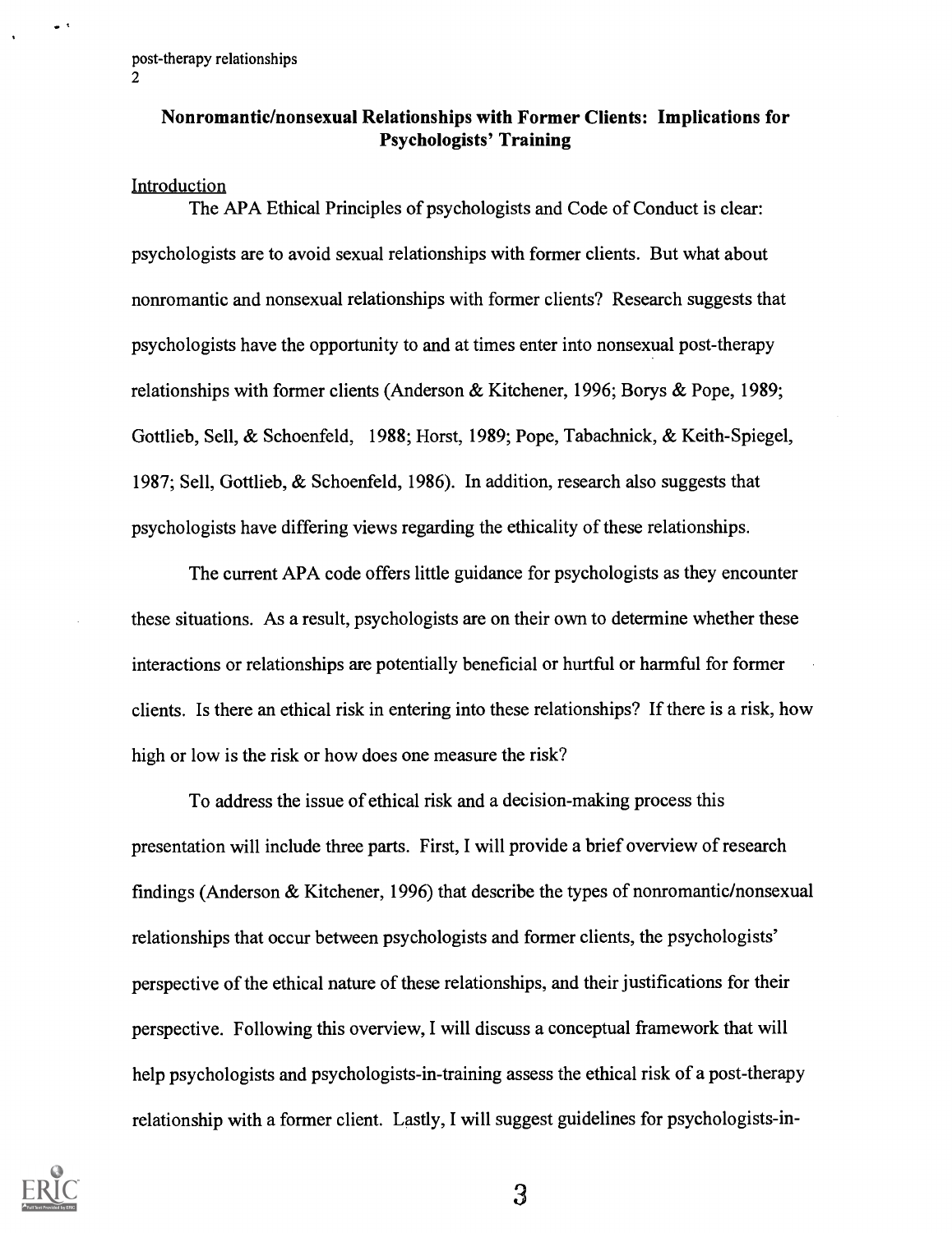$\sim$   $^{-1}$ 

training to consider when nonsexual interactions or relationships with former clients are unavoidable.

#### Overview of research

Little if any research has examined the types of nonromantic/nonsexual relationships that occur or have the potential to occur between psychotherapists and former clients. The purpose of our study (Anderson and Kitchener, 1996) was to explore: 1) this type of contact between psychologists and former clients; and 2) whether psychologists perceived these post-therapy interactions to be ethically problematic, and why or why not.

Three hundred and twenty psychologists (from Divisions 29 and 42) were asked to participate in the study. Each psychologist was asked to "describe up to three instances of nonromantic/nonsexual relationships between psychologists and former clients" either from direct or indirect knowledge. They were encouraged to consider a wide variety of interactions or relationships with former clients. For each of the relationship descriptions they were asked to state whether they saw these as ethically problematic, why or why not.

A total of 63 psychologists responded to the study. Fifteen of the respondents indicated that they themselves had not encountered such a situation with a former client nor did they have information regarding other psychologists entering into a post-therapy relationship with a former client. The remaining participants provided 91 useable incidents of post-therapy relationships. These were sorted into eight relationship categories:

Personal/ Friendship, Social interactions, Business/Financial, Collegial/Professional, Supervisory/Evaluative, Religious, Collegial or Professional plus Social, and Work-place. In some cases the relationships were circumstantial and often

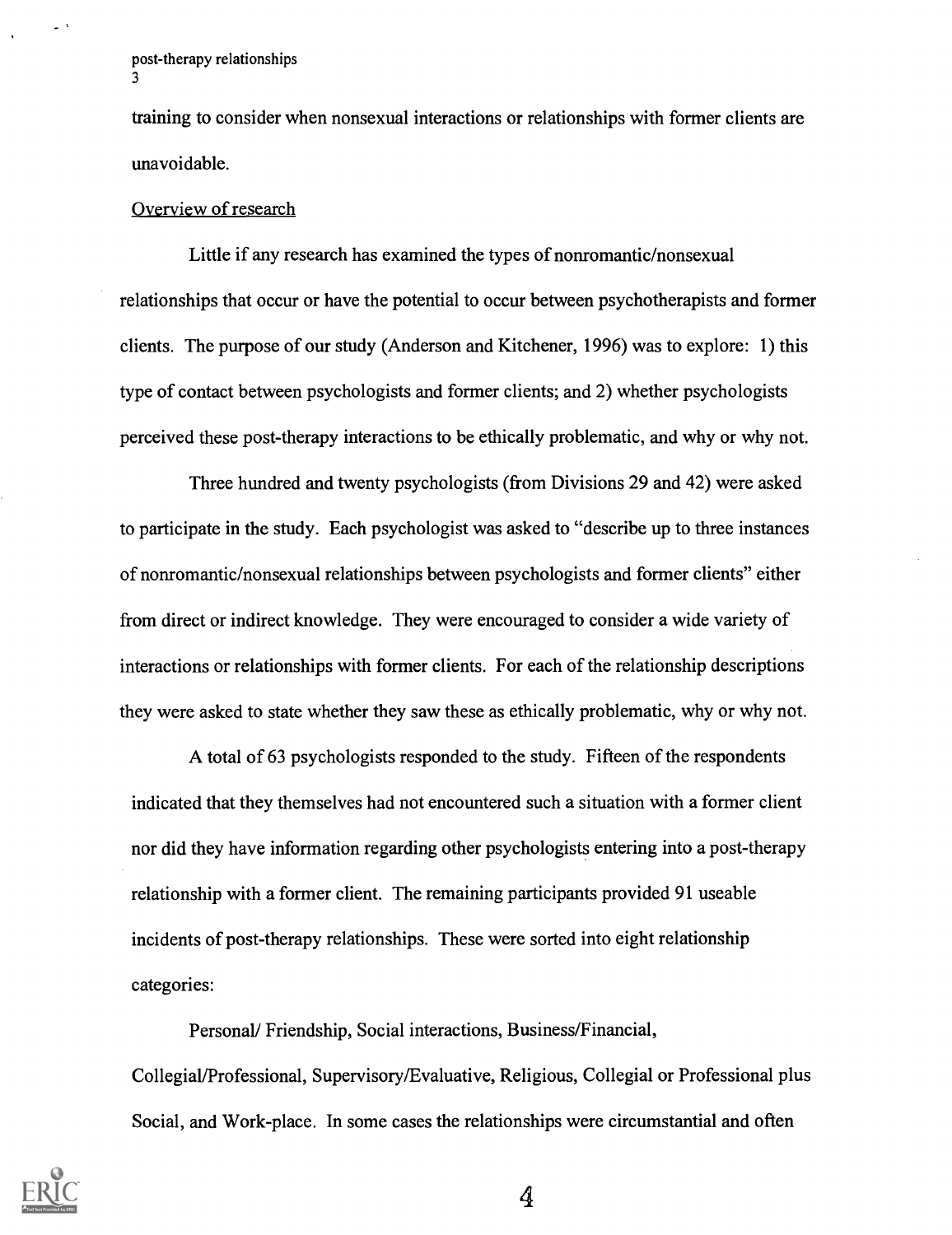unavoidable. In others, the relationships were intentional. The following paragraphs are brief descriptions of each relationship type.

Personal/friendship: This was one of the largest relationship categories with 18 incidents. In these relationships the therapists and former clients had moved past social acquaintance to a closer or more intimate relationship. The therapist was more personally invested or involved and it was likely that the therapist's personal life was known by the former client.

Social interactions and events. This was the other largest category with 18 incidents. The types of social interactions were on a continuum ranging from a one time occurrence to a social activity which could have been more on going. As with two other types of relationships, there were circumstantial and intentional interactions. (Intentional meaning that either the former client or former therapist initiated the contact rather than the contact happening through a turn of events.)

Business/financial relationship. The theme of these 12 incidents involved descriptions of psychotherapists employing former clients, receiving money or financial advice from former clients, or former clients and therapists joining areas of expertise for a business venture.

Collegial/professional relationships. In 12 incidents the therapist and former client were in contact but held professional roles completely different from the therapistclient roles.

Supervisory/evaluative relationships. In 10 incidents the therapist had taken on a role that required overseeing and/or evaluating the former client's performance in a clinical or academic setting.

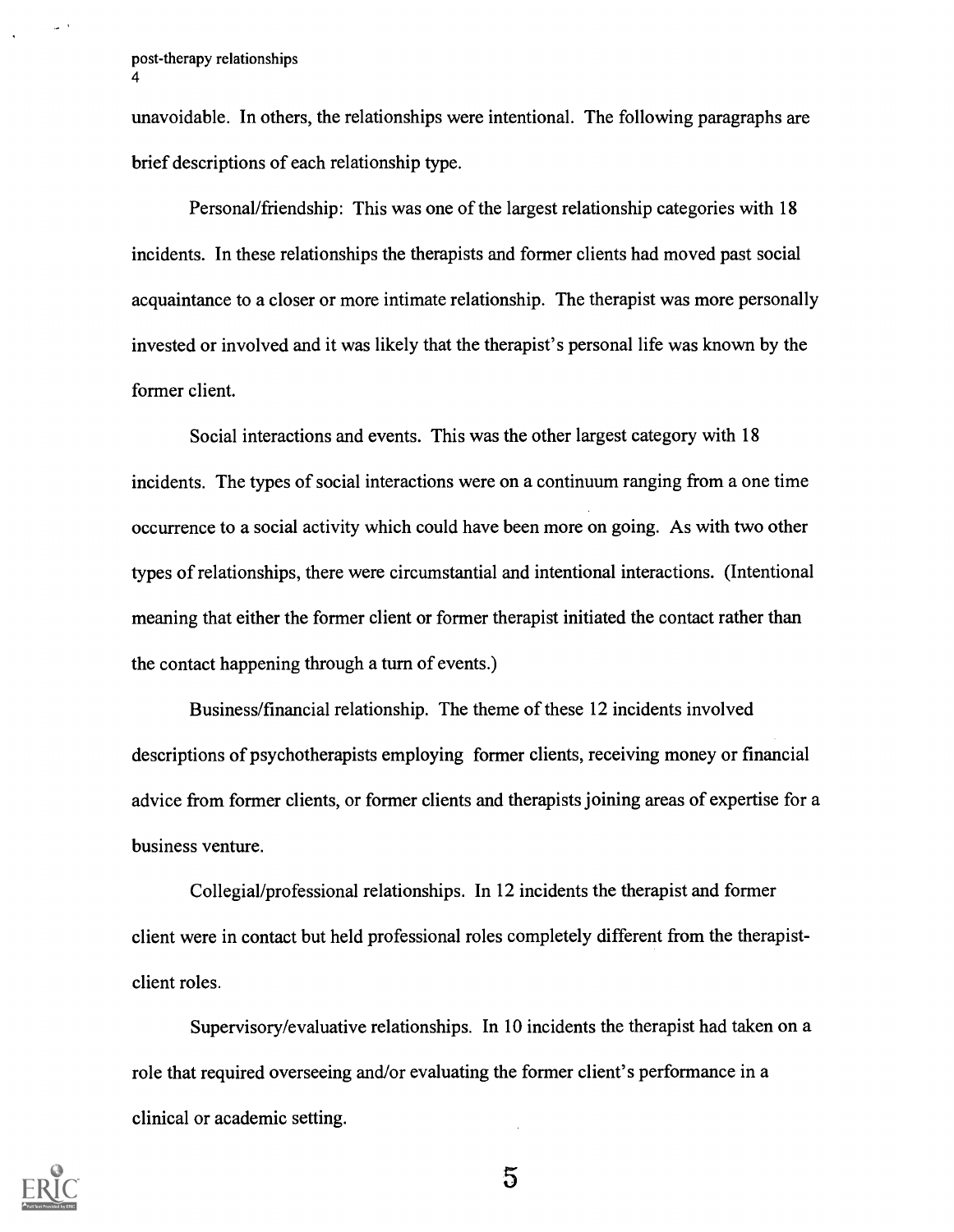$\sim$  1

Religious affiliation relationships. Although the main theme of this category was attending the same church, most all of the nine incidents included another type of interaction (e.g., working together on church committees).

Collegial/professional plus social relationships. In these seven relationships there was a collegial/professional relationship as well as social interaction. The social interaction took place in a variety of settings.

Work-place relationships. Five incidents were descriptions of the therapist and former client finding themselves in the same work place either a professional peers or employees of the same clinical practice.

As previously stated, research suggests that psychologists have differing views regarding the ethical nature of these relationships (Anderson  $\&$  Kitchener, 1996) and they offer a continuum of perspectives (Anderson, 1993). On one end of this continuum were the strong opinions of some psychologists who stated that posttherapy relationships, of any kind, were unethical and should not occur between therapists and former clients. To justify this perspective they offered reasons like: the therapeutic relationship continues in perpetuity; the therapist should remain available to the former client for further therapy in the future; and/or there could be issues related to unresolved transference, idealized internalized image of the therapist, and bias because of special knowledge. These issues could bring harm to the former client if a post-therapy relationship occurred. In addition, some psychologists reported negative personal consequences such as discomfort or awkwardness when participating in a posttherapy relationship. Here are some of the examples:

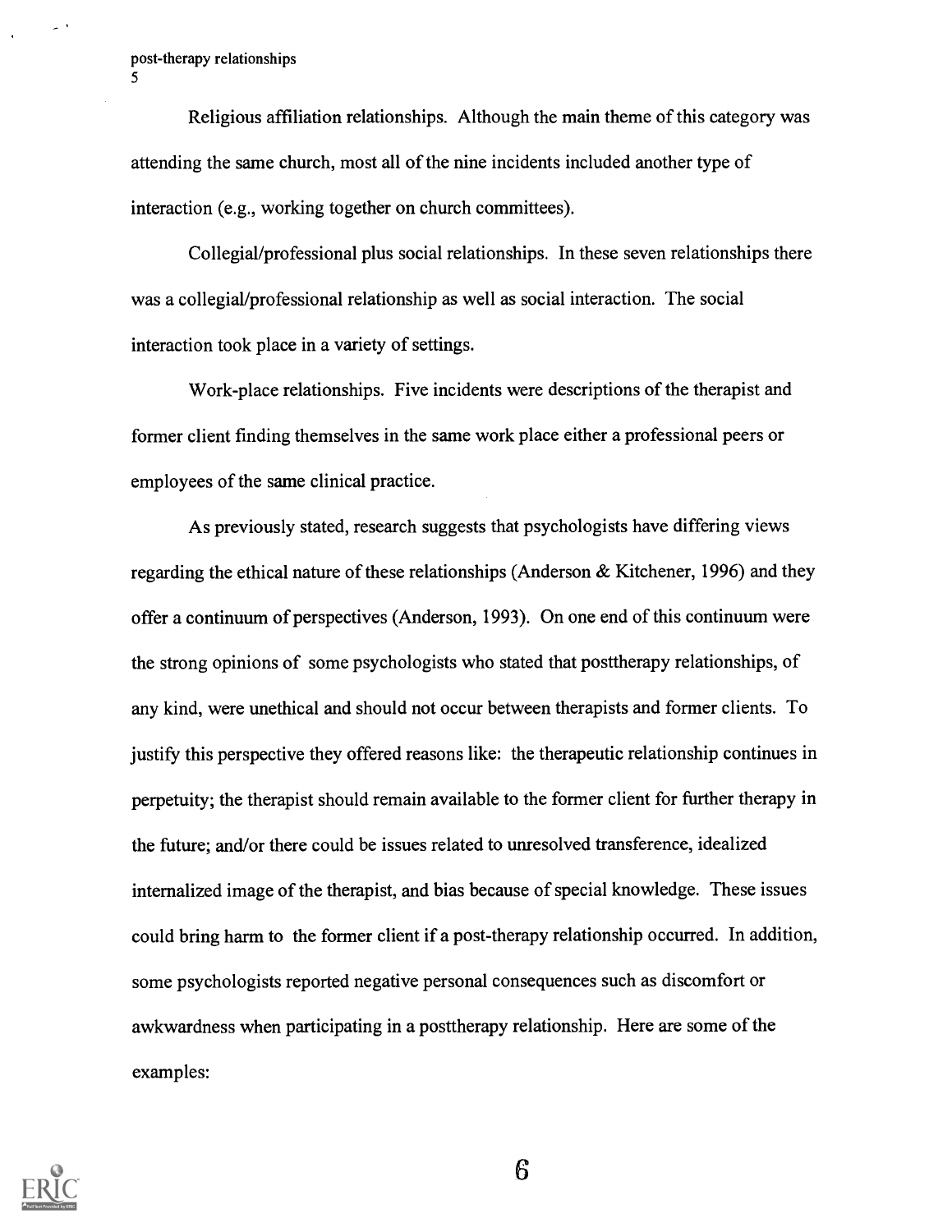I have no information. It is my strong belief that once there is a therapeutic relationship, it is always extant to some degree. Thus to enter into any other type of relationship would be unethical. I imagine that my strong belief in this regard keeps me from ever knowing of another psychologist doing so, as well.

to separate work behavior from the psychological knowledge....Anytime [the] employee was late for work or work behavior was decreasing, it would be difficult to remain unbiased.

...clients often idealize their therapist and getting together socially becomes too heavy [a] dose of reality all at once which can be difficult for [a] client, especially when the treatment relationship is over and [a] client may not have a setting to work through this.

My relationship with the former client...causes me to cut this person slack...[in two business/financial arrangements]....The former client thrives and appears to benefit greatly, but I'm not sure it is good for me. Also it could cause too much dependency on me.

On the other end of the continuum were the opinions of psychologists who

proposed the opposite perspective; nonromantic/nonsexual relationships with former

clients were not unethical. These psychologists were equally convinced and provided the

following justifications: termination was the end of the therapeutic relationship, contact

was brief and unplanned, confidentiality was maintained, compartmentalization of

concurrent roles such as former therapist and business acquaintance was inevitable,

and/or post-therapy relationships can naturally evolve from a therapeutic relationship.

The following are examples:

Although I had hesitations initially regarding the friendship, I do not see it as ethically problematic because 1) our therapeutic relationship was terminated, 2) it was agreed that if my former client wanted to re-engage in therapy that they would seek a different therapist, and 3) we have discussed in detail and maintain very clear boundaries in our friendship including confidentiality of our previous therapeutic relationship and assuring communication of needs and feelings remains two ways.

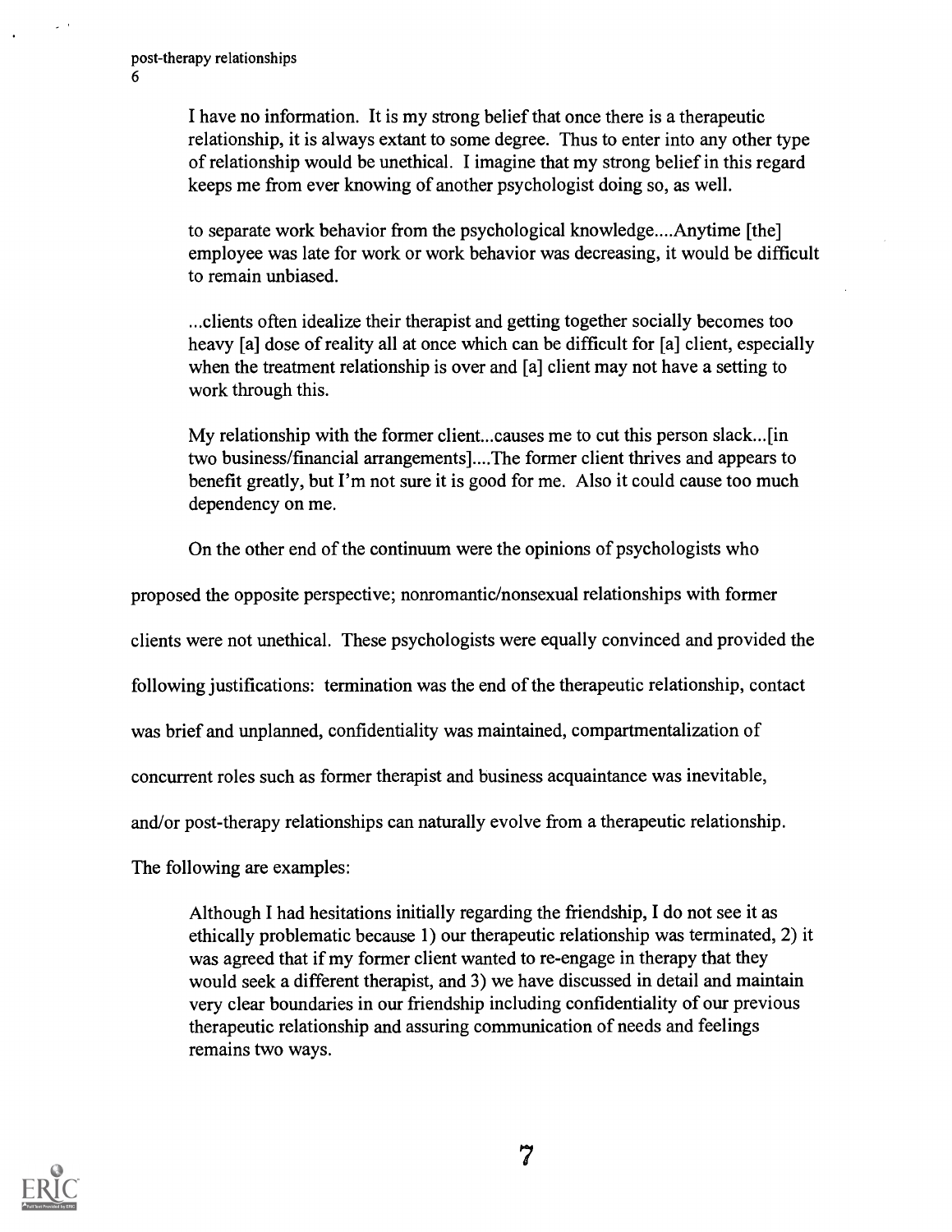We all have multiple roles....Some degree of compartmentalization is normal in life....dual relationships between [the] therapist and client are sensibly managed this.

In between these two opposing viewpoints were the opinions of psychologists who suggested that at least some nonromantic/nonsexual posttherapy relationships can be unethical or at least "ethically awkward." Here is one example:

At times [it is] uncomfortable for me (who would like to keep my personal and professional experiences separate) but I see no clear violation of ethical standards....It is extremely important at the outset to discuss potential complications re: overlap of contact with patients in this category.

In summary, participants presented varying perspectives about the ethical nature of post-therapy relationships. A majority of participants who described incidents in the Social Interactions and Events, Business/Finance Relationships, and Work-place Relationships perceived these relationships as ethically problematic. On the other had, the majority of participants who described Collegial/Professional Relationships and Collegial/Professional plus Social Relationships perceived these relationships as not ethically problematic. An equal number of participants perceived Personal/Friendship Relationships and Supervisory/Evaluative Relationships saw these as ethically and not ethically problematic. Only one relationship category, Religious Affiliation, was perceived unanimously by participants as not ethically problematic.

Through this research several issues became apparent. First, some psychologists are faced with the reality or the potential reality of nonsexual post-therapy relationships with former clients. Second, there is a lack of consensus among participants whether or not nonsexual post-therapy are ethical. At times these participants stated the same or similar issue as their justification for entering or not entering into a post-therapy

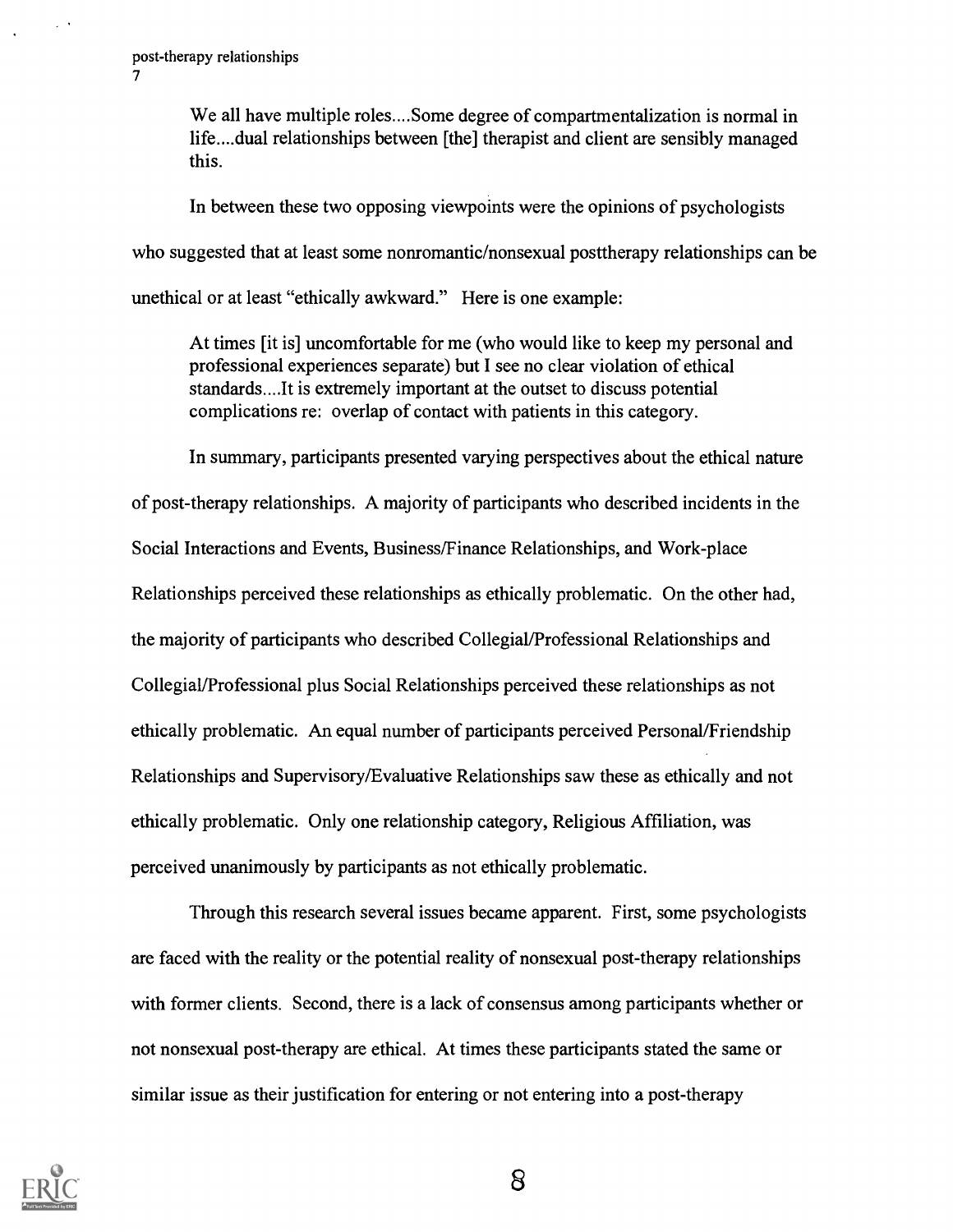relationship. Third, even though a small majority of the participants saw the post-therapy relationship they described as not ethically problematic most of these psychologist did, however, recognize the awkwardness and their discomfort that they or the former client had not been prepared for the post-therapy contact.

In the following discussion I will briefly present a brief overview of key ethical principles relevant to nonsexual post-therapy relationships, a rationale for a more reflective process regarding post-therapy relationships, and a then a conceptual decision making model or framework, developed by Dr. Karen Kitchener and myself (1996), to assist psychologists and other mental health professionals to evaluate the risks involved when presented with the opportunity to enter into a post-therapy relationship. The concept of risk is taken from a discussion by Sonne (1994) who suggests, "A key factor in the definition of unethical multiple relationships is the concept of risk" (p. 339). Key Ethical Principles

When ethical codes are silent as they are in the case of nonromantic, nonsexual relationships with former clients the question arises: How should psychologists evaluate the ethicality of entering into such relationships? Does the Ethics Code's (APA, 1992) silence imply that psychologists can enter such relationships with impunity? As already noted, some in the Anderson and Kitchener (1996) study thought that was not the case. How then should psychologists think about their ethical responsibility with former clients and act toward them?

General Principles from the APA Ethics Code (1992) exhort psychologists to demonstrate integrity, be concerned for the welfare of others, respect others rights and dignity, and to be socially responsible among other things. From a foundation of ethical

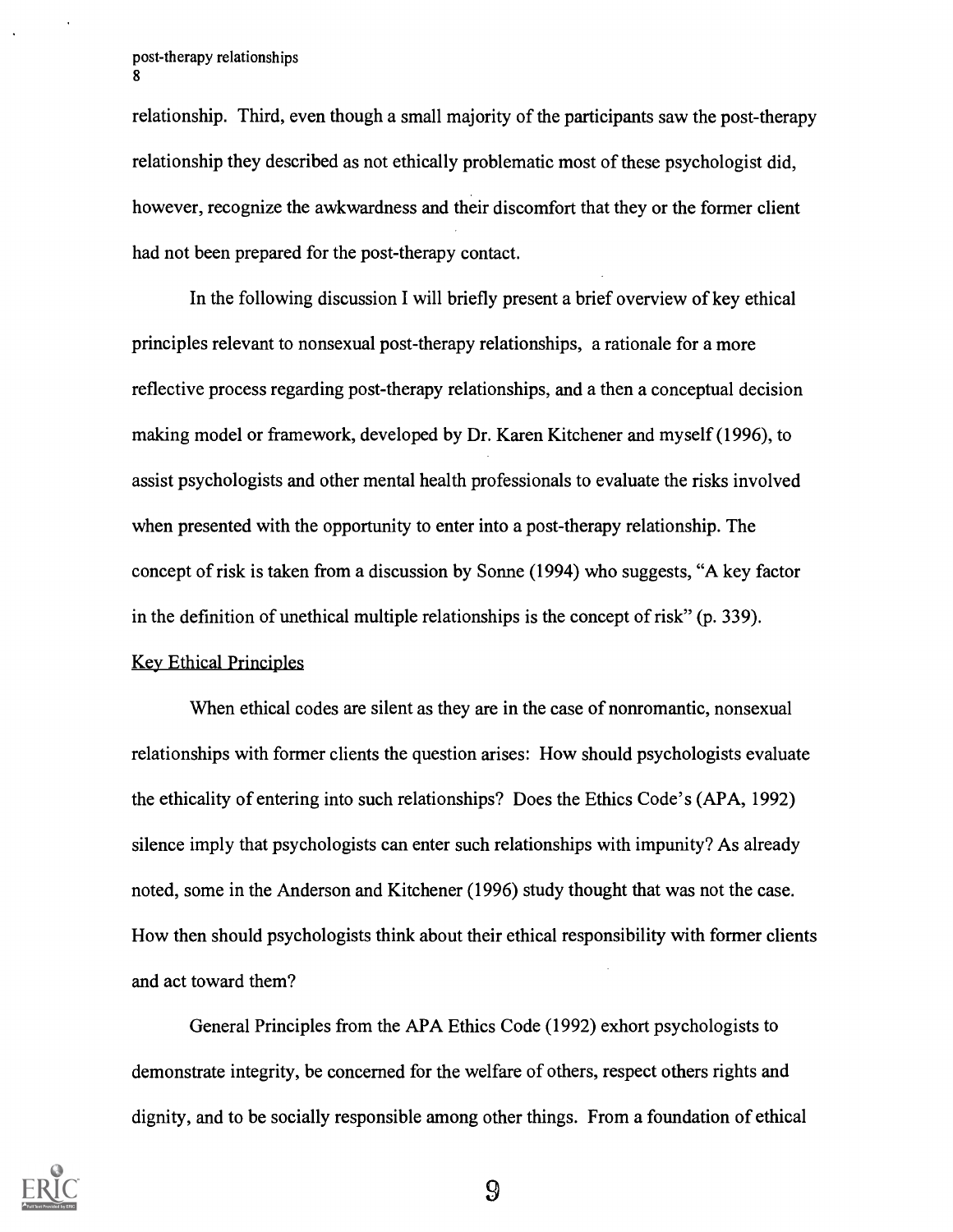theory, these aspirational guidelines in the Code reflect the normative principles of beneficence (do good); nonmaleficence (do no harm); autonomy (respect for the individual's free choice and action); fidelity (be faithful, honest, trustworthy, and promisekeeping) and justice (be fair) (Beauchamp & Childress, 1994; Kitchener, 1984). In some instances "good" and "harm" should be obvious to the psychotherapist. There is a plethora of data (Bouhoutsos, Holroyd, Lerman, Forer, & Greenberg, 1983; Butler & Zelen, 1977; Chesler, 1972; D'Addario-Durre' cited in Durre', 1980; Feldman-Summers & Jones, 1984; Schoener & Milgrom, 1987), for example, suggesting that sexual relationships between psychotherapists and clients are harmful to the current client. By contrast, the potential for good or harm in nonsexual dual or multiple role relationships with former clients maybe less obvious. The principles of beneficence and nonmaleficence suggest; however, that prior to entering into such relationships psychologists must ask: What is the potential good or harm? Do nonsexual relationships with former clients provide the client with further growth or is there a risk of exploitation by the former therapist?

The principle of autonomy is underlined in the Ethics Code (APA, 1992) in the General Principle of Respect for Peoples' Rights and Dignity. The principle autonomy should remind psychologists that they have a responsibility to refrain from "interfering in the expression of self-determination by those who wish to make decisions for themselves" (Bersoff, 1992, pp. 1569-1570). One goal of therapy is often to help clients become better at making choices about their own lives. To simply say to clients that after termination any relationship with a former therapist is forbidden may undermine clients' trust in themselves and suggests that they are always incapable of giving informed,

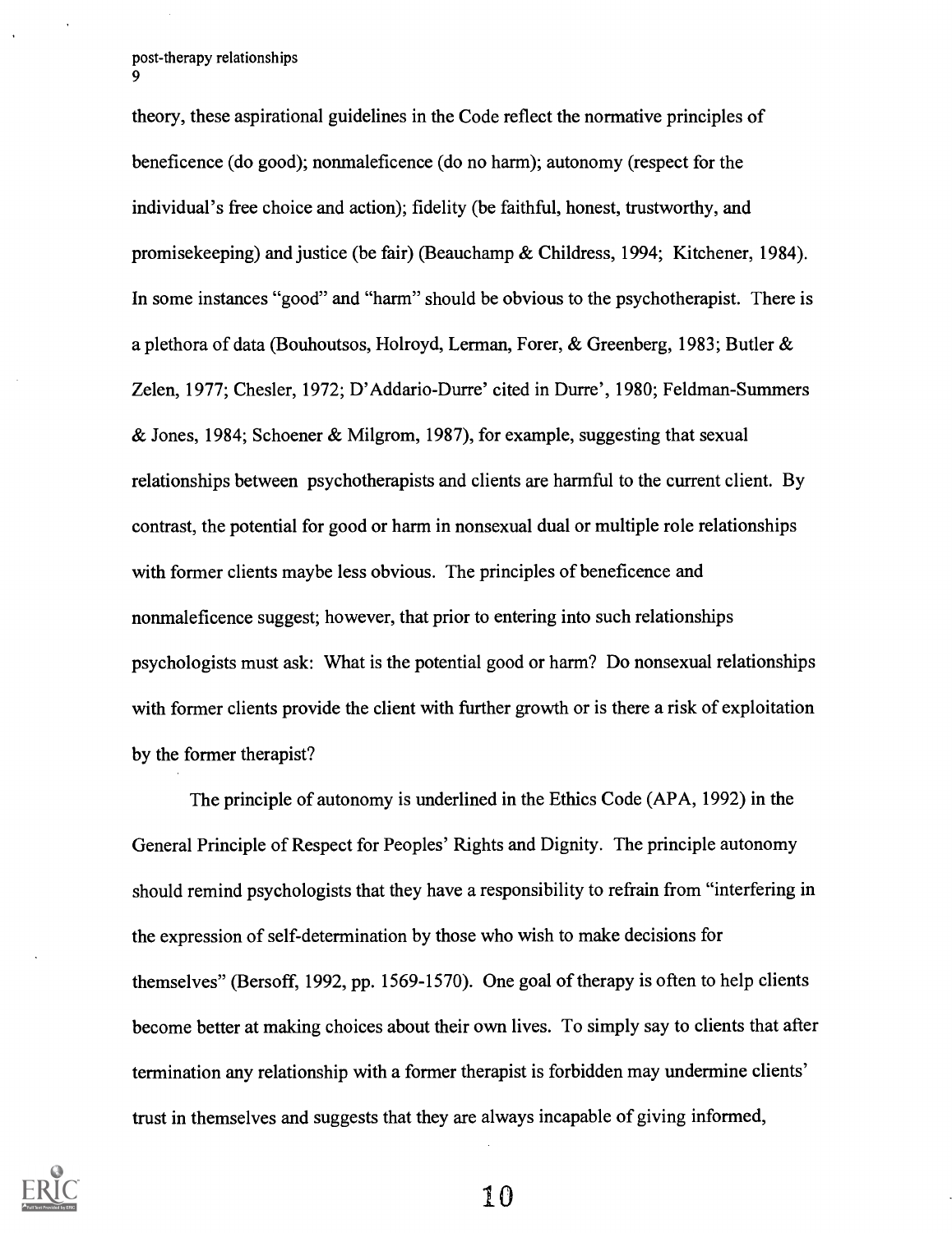rational consent about those with whom they choose to interact (Bersoff, 1994). On the other hand, acting autonomously presumes that former clients can act intentionally, with understanding and without undue controlling influences (Beauchamp & Childress, 1994). The principle of autonomy suggests that the therapist ask questions such as: In light of the power differential in the former therapeutic relationship, to what extent is the former client's decision free of controlling influences? To what extent does the former client understand the ramifications of changing the relationship?

When psychologists agree to accept someone for psychotherapy they are entering into a fiduciary relationship with the potential client. Such relationships are built on the assumption that the psychologists will act in the best interests of the client. Similarly, there is an implicit assumption that the therapist is knowledgeable about the dynamics of the relationship as well as what will both aid and hinder the client's recovery. Accordingly, the principle of fidelity requires that in their relationships with former clients, psychologists refrain from acting in ways that will undo the gains that clients have made and paid for (Kitchener, 1992). Consequently prior to entering to a relationship with a former client, psychologists must ask questions like: Do posttherapy relationships enhance the progress made in therapy or risk undoing the good that was accomplished? Do these relationships increase or decrease the former client's or public's trust of psychotherapist and the practice of psychotherapy?

Rationale for the conceptual framework

It is unlikely that an absolute response such as, "Every nonsexual post-therapy relationship exploits, damages, undoes therapeutic gains, destroys trust, and always harms the former client" sufficiently answers these questions. In addition, not all post-

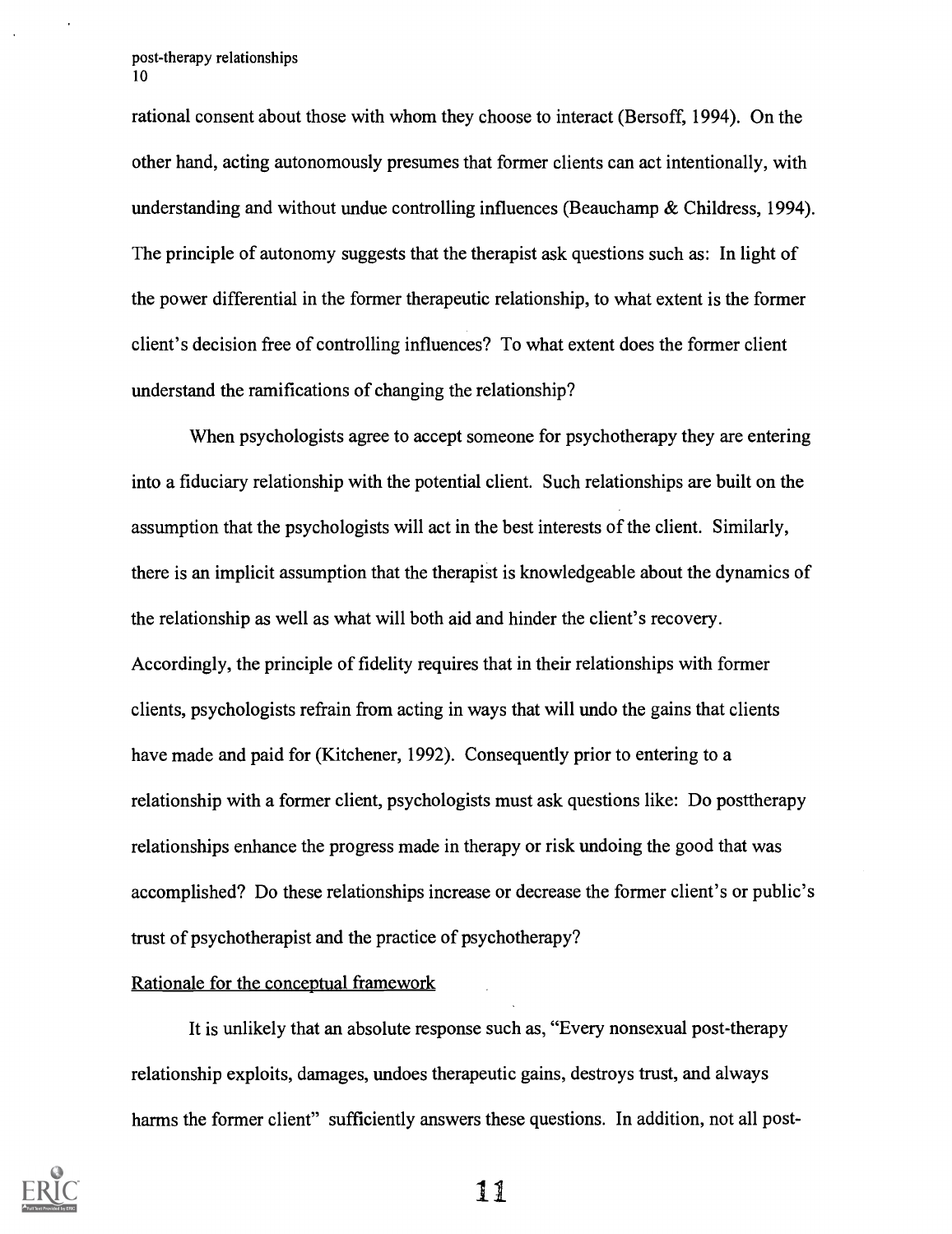therapy relationships are avoidable. Therefore, a more helpful or useful guide might be: the greater the risk of an adverse consequence such as undermining the trust established or the gains made in a psychotherapy relationship, the greater the need to avoid entering into the relationship. Risk implies the likelihood or potential for something to happen. Insurance companies establish actuarial tables to determine risk or the likelihood of an accident. Psychologists have a more difficult task when assessing the potential for ethical risks in post-therapy relationships. Therefore, a conceptual framework is needed to help psychologists systematically assess the ethical risks of a post-therapy relationship.

The following conceptual framework, composed of four components, is presented as a model that can be use collaboratively with a former client and/or professional peer to systematically assess the aspects of posttherapy relationships that create the highest ethical risks.

#### Conceptual Framework for Analyzing Ethical Risks of Post-Therapy Relationships

In reviewing the data from our study, the justifications (to enter or not enter a nonromantic/nonsexual post-therapy) seemed to fall into four general themes. Three of the four themes have been identified by Orlinsky & Howard (1986) and Orlinsky, Grawe & Parks (1994) as aspects of the therapeutic process. These three themes are: the therapeutic contact, the dynamics of the therapeutic bond and therapist motivation. The fourth theme was social role issues such as the power differential and role expectations. From these themes we developed four conceptual framework components: the therapeutic contract and its parameters, the dynamics of the therapeutic bond or relationship, social roles issues, and the therapist's professional and personal motivation Respectively, the themes move from obvious, overt and objective issues to hidden, covert

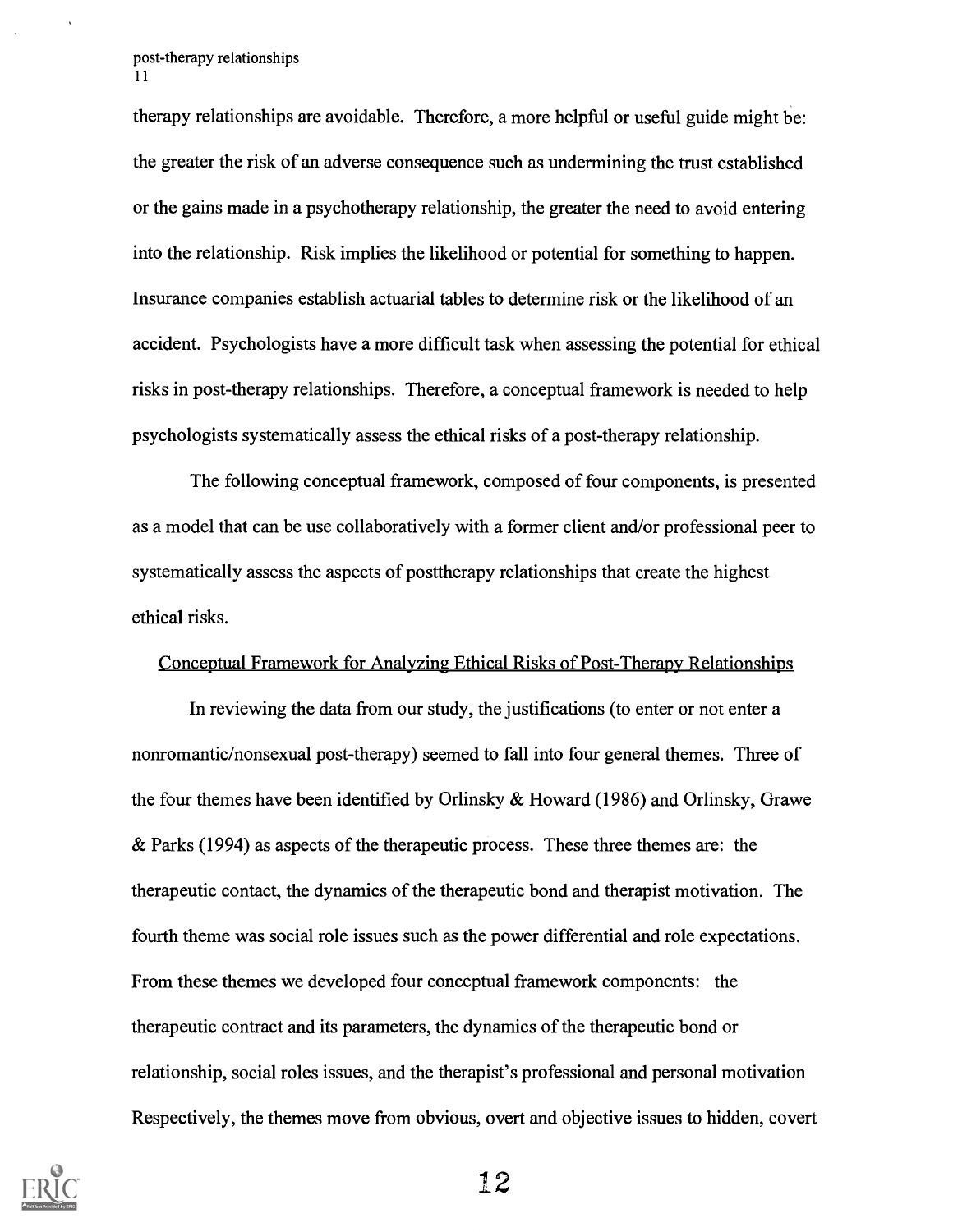and subjective judgment issues. No one component is more important than another; rather each component must be considered and evaluated when trying to identify potentially negative consequences the post-therapy relationships.

Component 1- Therapeutic contract and parameters of contracted relationship.

According to Orlinsky and Howard (1986) the therapeutic contract is the "sine qua non of psychotherapy" (p. 313) and the "blueprint" on which the therapeutic relationship is constructed. The contract identifies or clarifies important issues like confidentiality, the duration of the relationship, and the roles of the therapist and client.

This component is one of the more tangible for psychologists as they considers the risk of adverse consequences of a post-therapy relationship. The therapeutic contract would include such issues as: a definite closure or a termination process to the therapeutic relationship, the time period since termination, the specific presenting problems or therapeutic issues, how the confidentiality of the therapeutic relationship will be maintained, and the former clients' foreseeable need of therapy in the future. For application purposes, a psychologist could address the following questions to evaluate the parameters of the therapeutic contract that might in turn suggest refraining from entering into the post-therapy relationship.

1) Did we come to a formal or identifiable closure to our work together?

2) Did the former client and I process the termination of our therapeutic relationship? 3) Is there a long enough time period between the termination and this new possible relationship that will allow both of us to engage with new role behaviors?

4) Can I maintain the confidentiality of the therapeutic relationship in this post-therapy relationship?

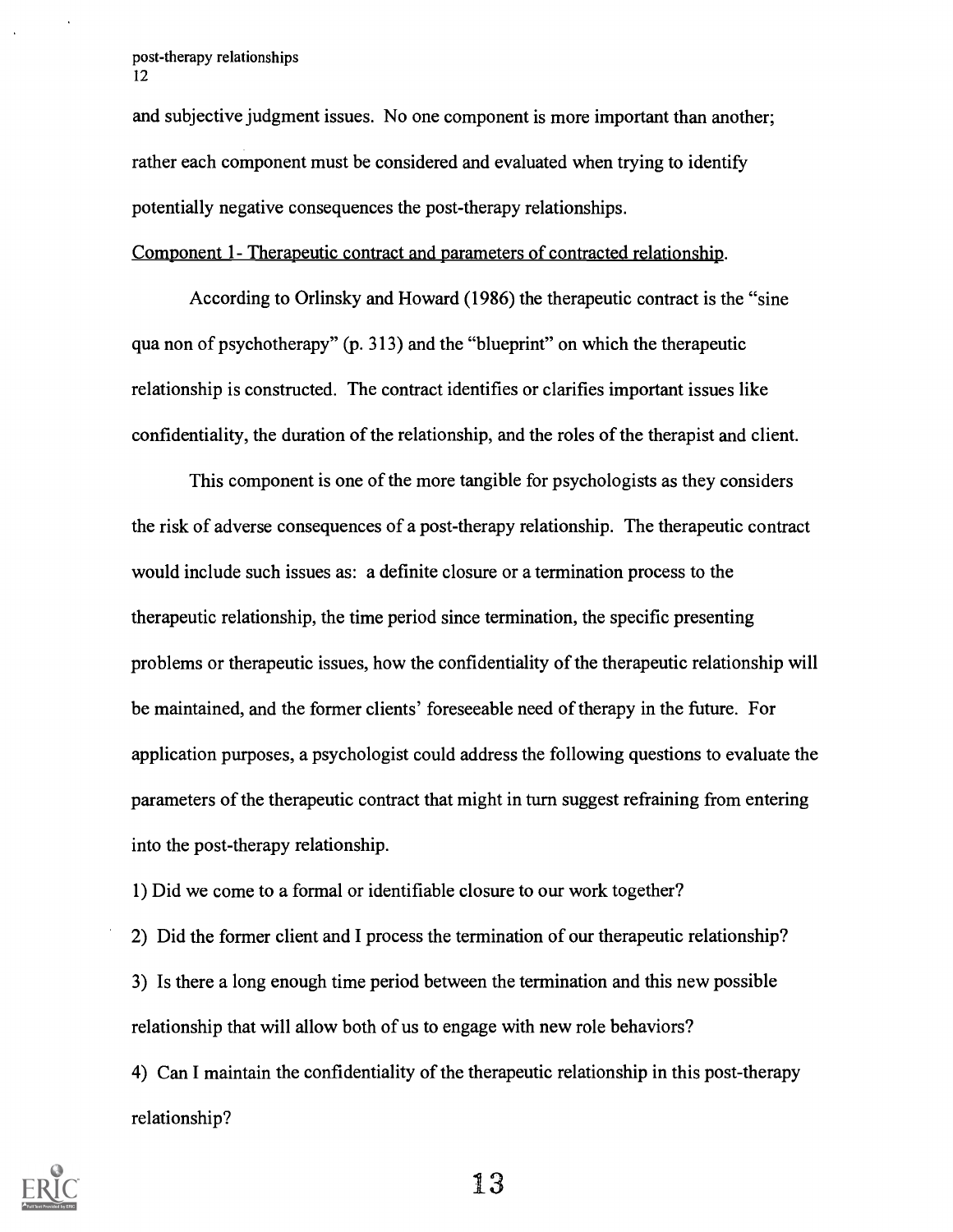5) Does the former client have a clear understanding of how the confidentiality of the former relationship will be handled?

6) How would I classify the presenting problems or therapeutic issues: chronic, severe, related to personality structure, trauma, situational, developmental, behavioral, etc.?

7) Were the presenting problems resolved as determined by the treatment plan?

8) If the presenting issues were not resolved, was the former client referred to another therapist for additional assistance?

9) If the issues were not resolved and the former client was not referred, what is the likelihood he or she will need therapy in the future and seek out my services? 10) Does the former client understand that entering a post-therapy will limit the opportunity to return to therapy?

Answering these questions can illuminate issues of autonomy, nonmaleficence, beneficence, and fidelity that may be problematic in nonromantic, nonsexual relationships with former clients. Autonomy assumes that the former client can make a rational or reasonable choice about entering a post-therapy relationship with the former therapist. In order for the former client to make a rational choice he or she must be informed about issues such as confidentiality, the unlikelihood of returning to a therapy relationship with the former therapist, and the therapist's perspective of the work completed or the amount of work still needed for resolution of the presenting issue.

The very essence of the therapeutic contract is to do good, be faithful, trustworthy, and loyal. For the most part, doing good is easily identifiable. For example, it is good if the client obtains the therapy goals, develops psychologically and emotionally through the process of therapy, and the therapeutic relationship was terminated in a therapeutic

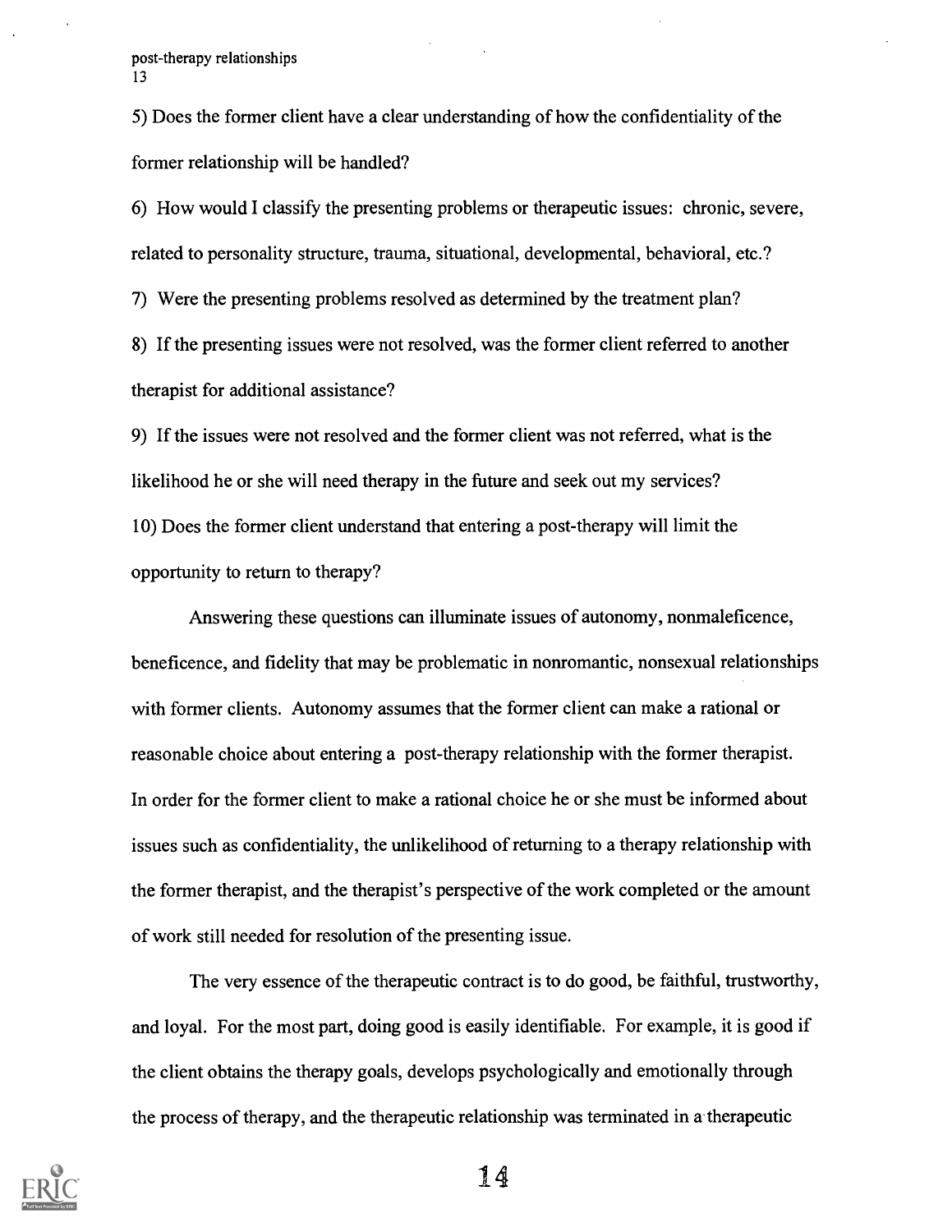manner. It is a more difficult to identify all potential acts in a post-therapy relationship that might harm a client or violate fidelity. For example, however, if the former therapist cannot answer the fourth and fifth questions listed above regarding the maintenance of confidentiality in an affirmative manner both principles could be violated by accidentally revealing the therapeutic relationship or confidences the former client shared in therapy. A more subtle potential for harm is suggested by questions seven through ten if the psychologist is aware that the former client's may need future therapy yet ignores this possibility and enters into a post-therapy relationship anyway.

Psychologists might forgo entering into the post-therapy relationship if the following is the case: They did not process termination or complete the termination in a therapeutic manner. Either could lead to role confusion and increase the potential for harm. They can foresee that the former client may seek out their services in the future. This is especially true if the presenting problems were not resolved or were chronic, related to personality structure, or trauma induced. The more severe and characterological the presenting problem the less likely that the post-therapy relationship can be clean of therapeutic issues and that the client will not need further therapy. Lastly, the psychologist should forgo the post-therapy relationship if confidentiality of the therapeutic relationship and its contents will be difficult to maintain; and if the time period between termination and the new relationship is short.

#### Component 2- Dynamics of the therapeutic bond.

Orlinsky and Howard (1986) described the therapeutic bond as the "relationship that forms between patient and therapist as they implement the therapeutic contract" (p. 313). They identify three main aspects of the relationship: "role investment," "empathic

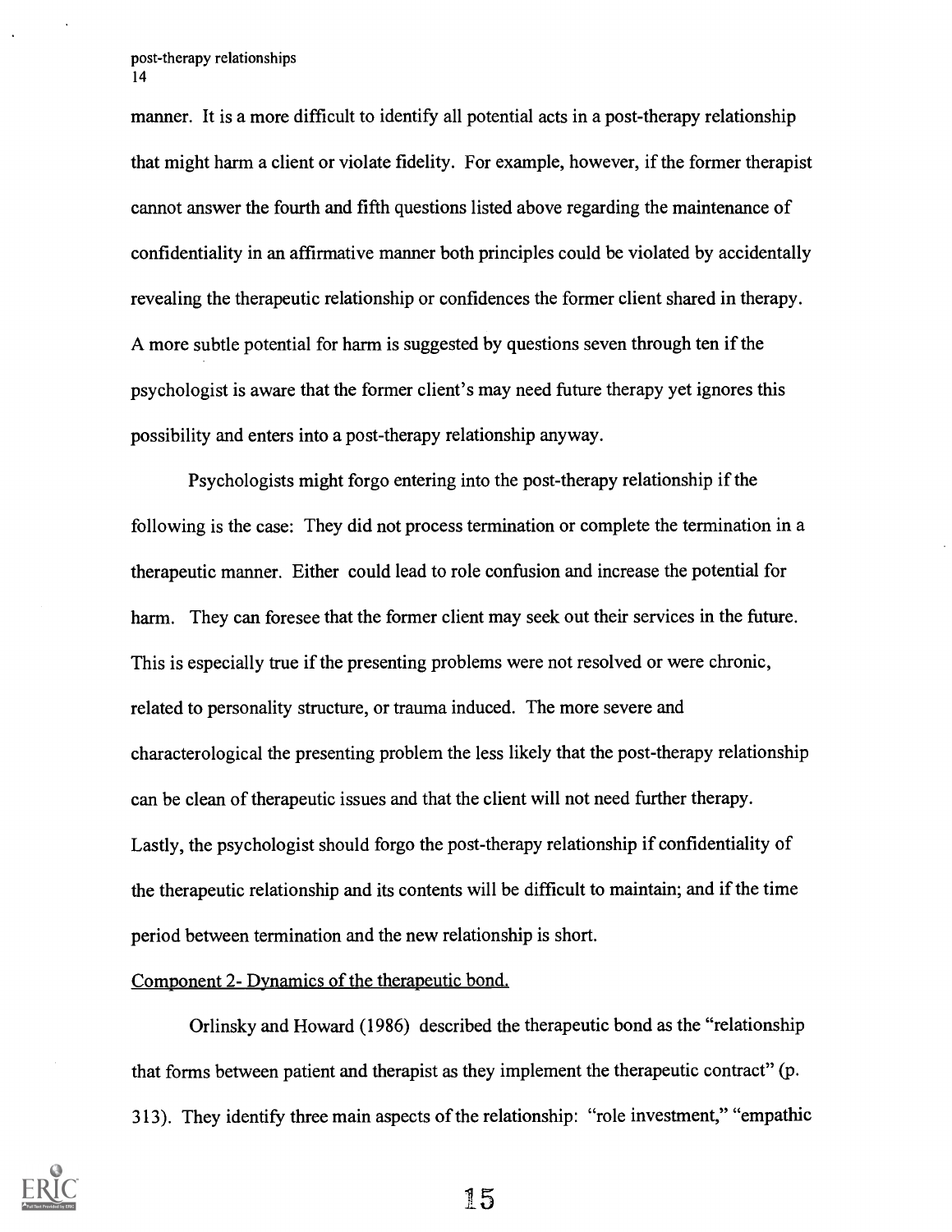resonance," and "mutual affirmation." These aspects of the therapeutic bond may become a potent force, so much so that the client internalizes the therapist's image (Pope, 1988; Geller, Cooley, and Hartley 1981-1982). It can be as simple as the client thinking, "I wonder what Dr. X--- would say about this." The therapist's perspective, guidance, and/or voice may be internalized and used by the former client as the former client faces difficult new issues or choices after termination. Two other aspects of the therapeutic relationship, transference and the power differential, are also paramount. The client may have been encouraged by the therapist to transfer unresolved feelings from past relationships on to the therapist. In the transference the psychotherapist has represented himself or herself as well as others in the therapeutic relationship. This is a complex relationship dynamic and one that is not easily untangled. The therapeutic bond also includes an element of power. A client comes to a therapist seeking the therapist's expertise. The therapist sits in a place of power to give help, provide information, or offer interpretation. As a consequence, a power differential exists between the therapist and client that increases the potential for exploitation.

Aspects of the therapeutic bond component are more obtuse than the therapeutic contract component. However, the psychologist can use the following questions to assess some of the potential risks that the prior therapeutic bond may have on a post-therapy relationship.

1) What was the status of the power differential when termination occurred? 2) In light of the power differential in the former therapeutic relationship, to what extent is the former client's decision free of controlling influences?

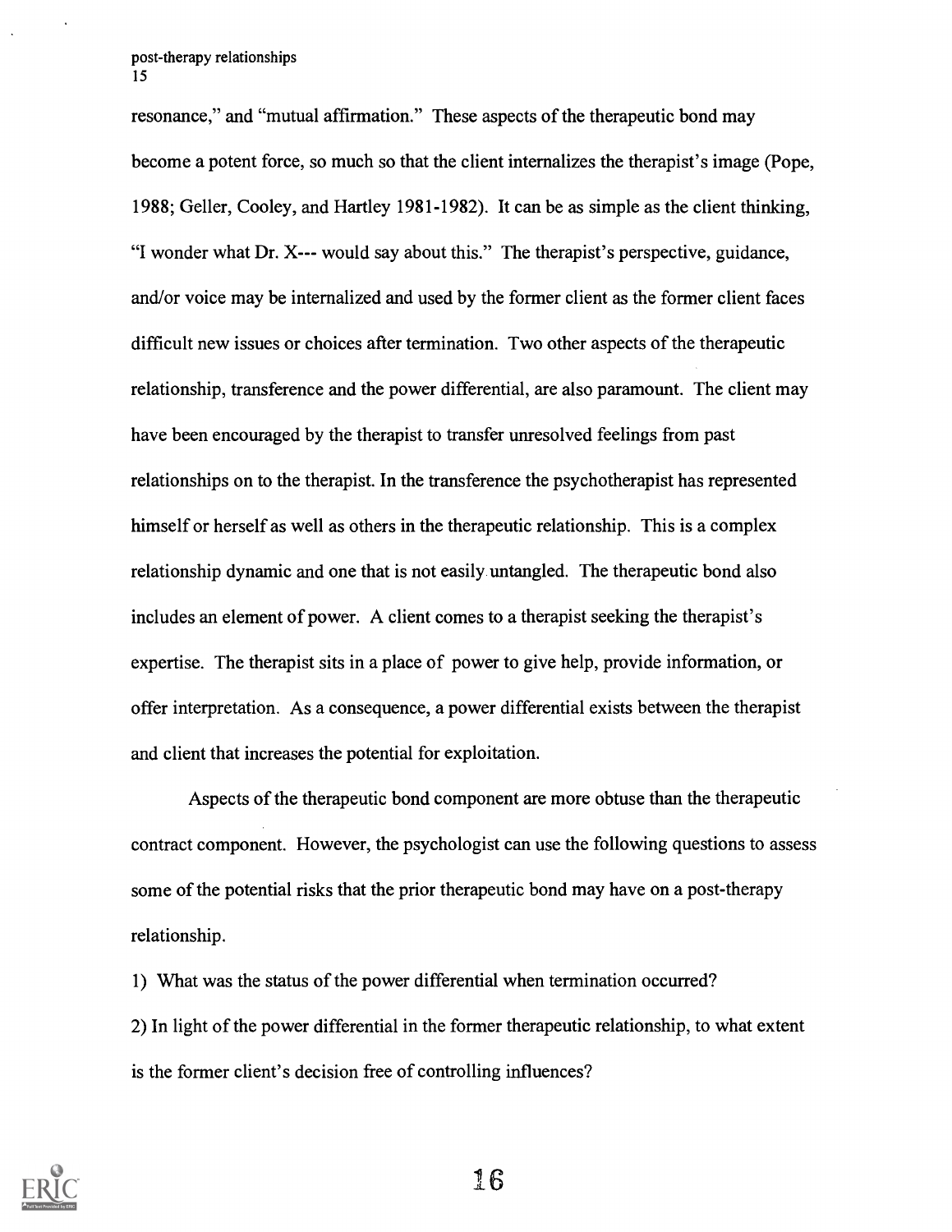3) What did I do in therapy to encourage the former client's self reliance and self responsibility?

4) Did I see self reliance and responsibility increase or unnecessary dependence continue?

5) Will this post-therapy relationship enhance the progress made in therapy or risk undoing the good that was accomplished?

6) What did I do in therapy to encourage transference (i.e., role play a parent, interpret the therapeutic relationship as it related to past relationships)?

7) Were these transferred feelings resolved?

These questions can be used to understand how ethical principles can be applied to analyze ethical pit falls in a post-therapy relationship. For example, as noted autonomy assumes a person has self reliance and self responsibility. If in relationship to questions 3 and 4, psychologists were aware of dependence in the therapeutic relationship rather than a growing independence and interdependence then they would need to assume that this dynamic would continue in a post-therapy relationship leading to similar problems. In addition, autonomy implies freedom of choice. Freedom of choice becomes an issue of concern if power differential of the therapeutic relationship, as addressed in questions 1 and 2, continues to exist after termination since the former client could be unable to make a free choice about entering a post-therapy relationship. For the former client to make a truly self reliant choice the therapist's desire would have to not influence the former client's desire to enter into or not enter into the relationship.

Questions 1 through 4 also help identify issues of beneficence and nonmaleficence. Self reliance and responsibility in a post-therapy might suggest further

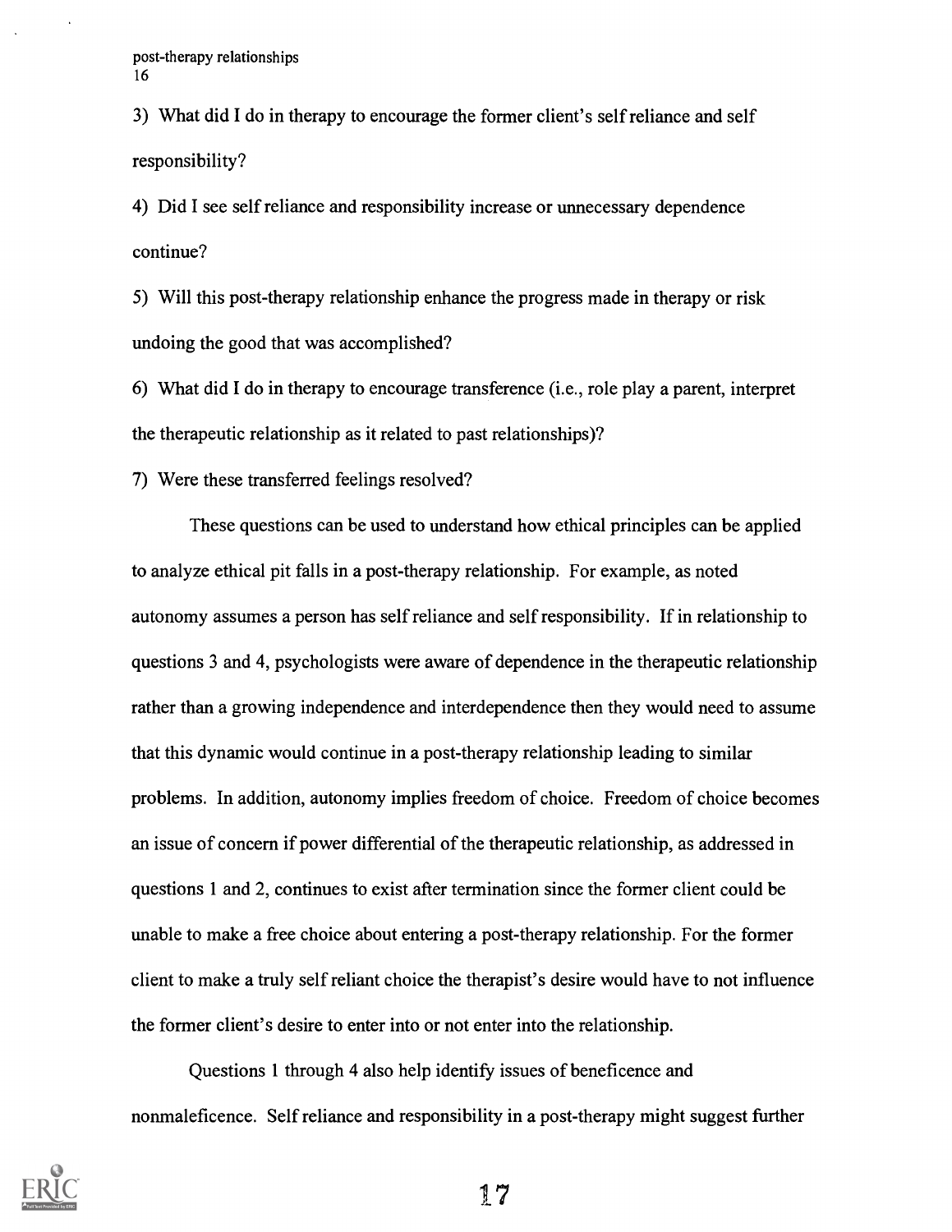growth and development for the former client which would be a benefit for the client. However, unhealthy dependence that is a carry over from the therapeutic relationship suggests the potential for harm and exploitation of the former client.

Transference issues, as addressed in questions 5 through 7, further complicate relationships that continue after official termination has occurred. If transference issues were encouraged and then resolved they may be related to positive therapeutic outcome. However, if transference was promoted and not resolved the psychologist may need to seriously consider the power of this dynamic in the post-therapy relationship. This would suggest a greater risk of undoing any good accomplished in therapy and promoting the possibility of a harmful post-therapy relationship.

#### Component 3-Social Role Issues.

Kitchener (1988) examined the "problematic" nature of dual role relationships from the perspective of social role theory and role conflict (see Deutsch & Krauss, 1965; Getzels & Guba, 1954; Secord & Backman, 1964). Following this same line of reasoning may prove useful for evaluating potential ethical problems in post-therapy relationships given that ethicists (Kitchener & Harding, 1990; Pope & Vasquez, 1991) have included both concurrent and sequential relationships in their definition of multiple role relationships. Social role theory suggests that each role has a prescribed or expected set of expectations and obligations. These expectations and obligations define the appropriate behaviors for a person to perform in the role. In the therapist-client relationship, clients expects psychologists to help, not harm, them. In addition, clients expect their needs and welfare to be given priority in the relationship. Psychologists, as therapists, are obligated to meet these expectations. In their respective roles, therapists

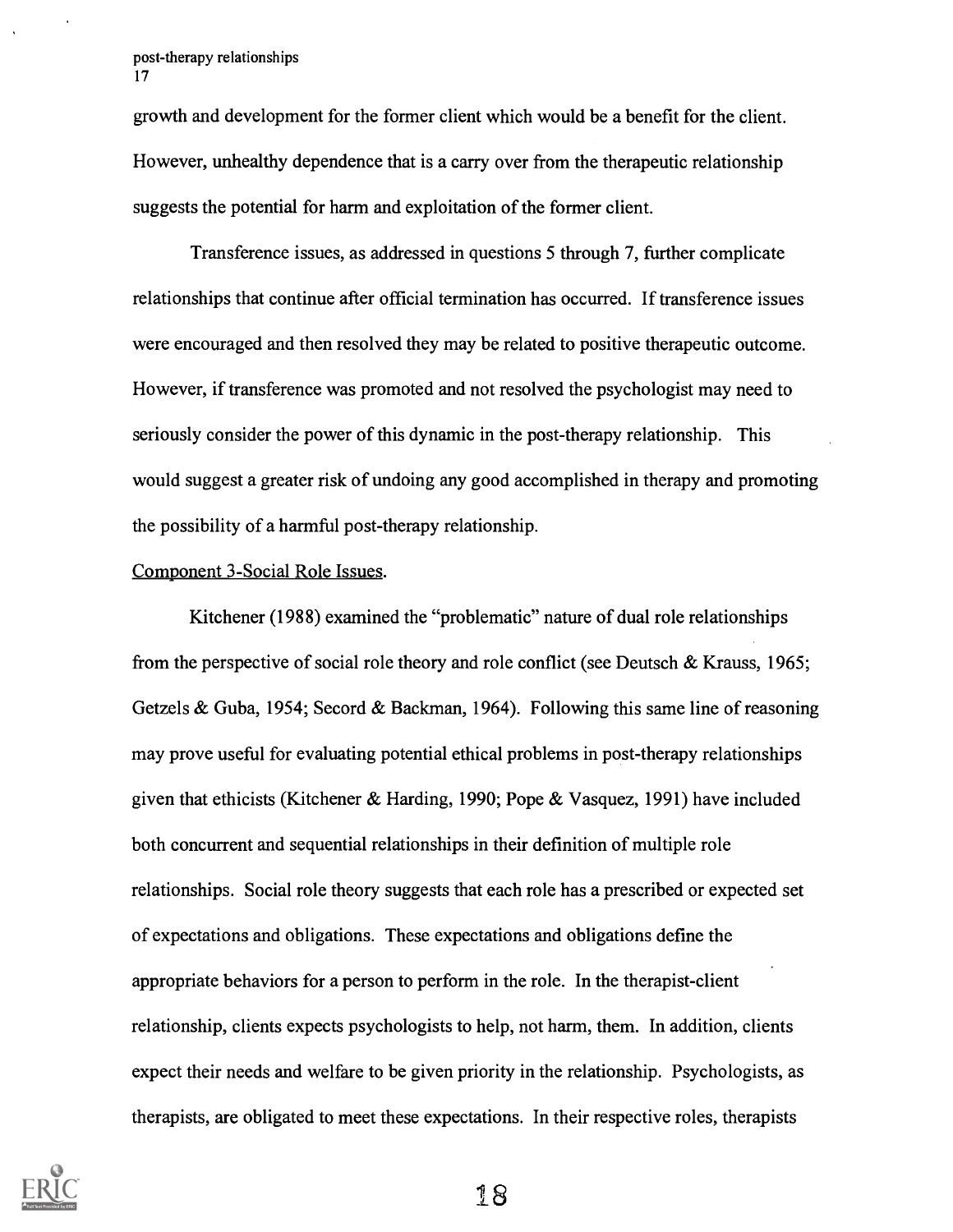ask questions and clients responds providing therapists with important and private information about the themselves. Therapists' special knowledge about clients contributes to the power differential. As expectations and obligations of a new role diverge from the therapeutic one, the potential for role conflict to occur increases (Getzels & Guba, 1954) since the expectations and obligations associated with one role compete with the expectations and obligations of the other role. For example, the role expectations and obligations of the therapist are to care foremost for the welfare of the client. The therapist's personal needs are not part of the relationship exchange. In a posttherapy relationship such as a friendship the role expectations include mutuality of needs and loyalty. It is no longer a one-sided relationship with the former client's concerns being foremost in importance and focus.

New expectations and obligations come with a post-therapy relationship. What happens to the expectations and obligations of the therapy relationship? Do some of them, like confidentiality continue; while others, like the former client's need to be preeminent, discontinue? In the PBS documentary, My Doctor, My Lover, (Zaritsky, 1991) Melissa Roberts Henry poignantly states, "He was already my doctor and helping me, and if, he (her former therapist) became my lover as well, he would be my doctor and my lover": illustrating the mistaken belief that the therapeutic relationship could continue when a sexual relationship began and a naiveté, which is probably not uncommon among clients, about the potential for role conflicts to occur. By contrast, therapists cannot ignore that they have special knowledge about former clients that could hinder their ability to be objective in the post-therapy relationship. They cannot ignore that a power differential did exist and likely, on some level, still continues even though termination

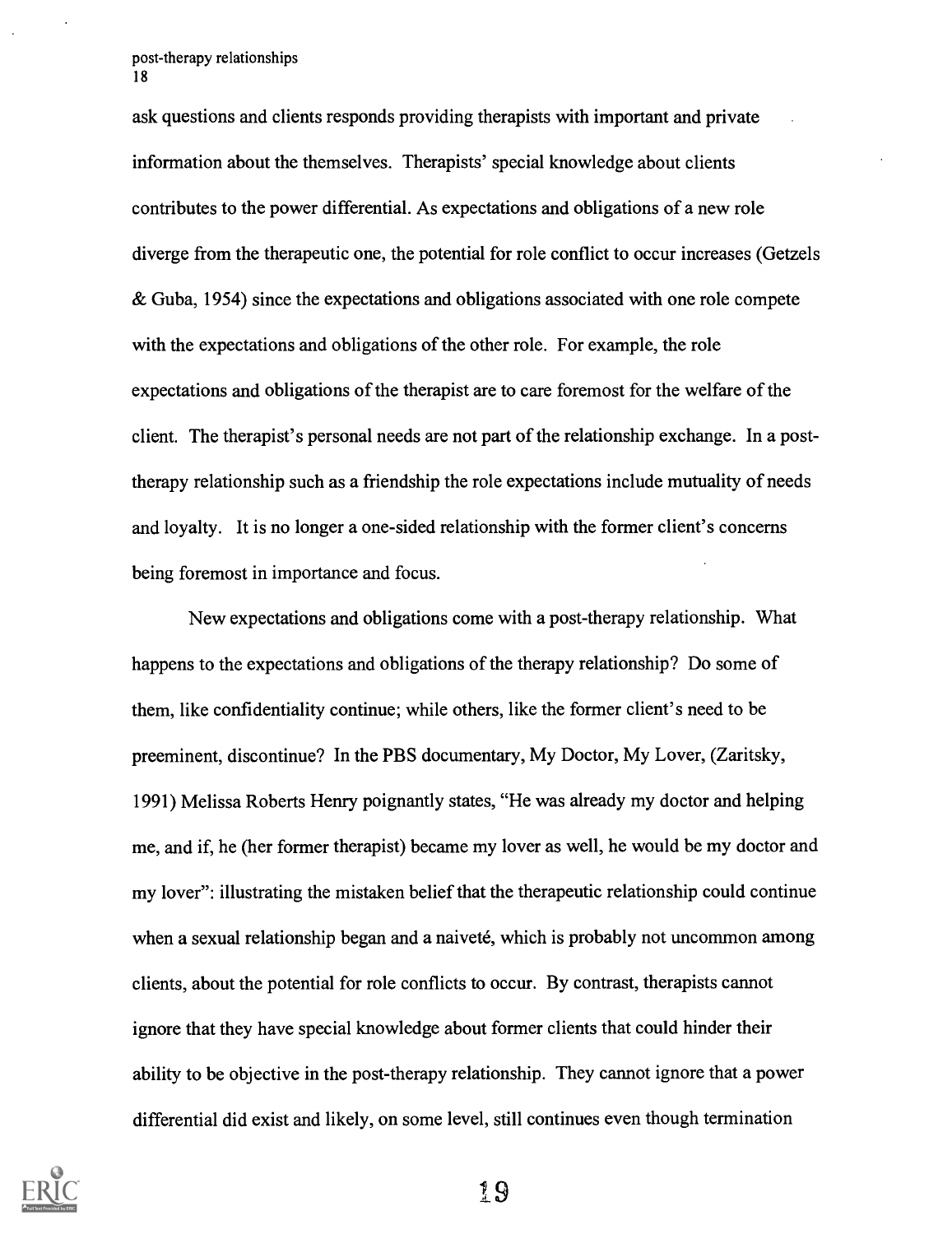occurred. And lastly, they cannot ignore the potential role conflict between the expectations and obligations of the former therapeutic role and the new role (e.g., business partner) in the post-therapy relationship.

The following questions are provided to help the psychologist evaluate the social role issues that might increase risk of harm for the former client.

1) How similar or dissimilar are the role expectations and obligations of the new relationship from the role expectations and obligations of the therapeutic relationship? 2) To what extent does the former client understand the ramifications of changing the relationship?

3) How might the knowledge gained in therapy influence perceptions or judgments of the former client in the post-therapy relationship?

4) Have the former client and I discussed, clarified and agreed on the expectations and obligations of the new relationship?

5) To what extent can the former client and I can be equals in the new relationship?

As with the prior questions ethical principles can help psychologists analyze responses to these questions. Respect for autonomy presumes that therapist assures that the relationship is voluntary and that the person has necessary information about the relationship to make an informed choice about entering it. Consequently, a discussion about expectations and obligations of the new relationship between the former client and therapist, as suggested by questions 2 and 4, as well as an explanation that the former therapeutic relationship cannot continue could possibly provide information for the former client to make a decision about the wisdom of entering a post-therapy relationship.

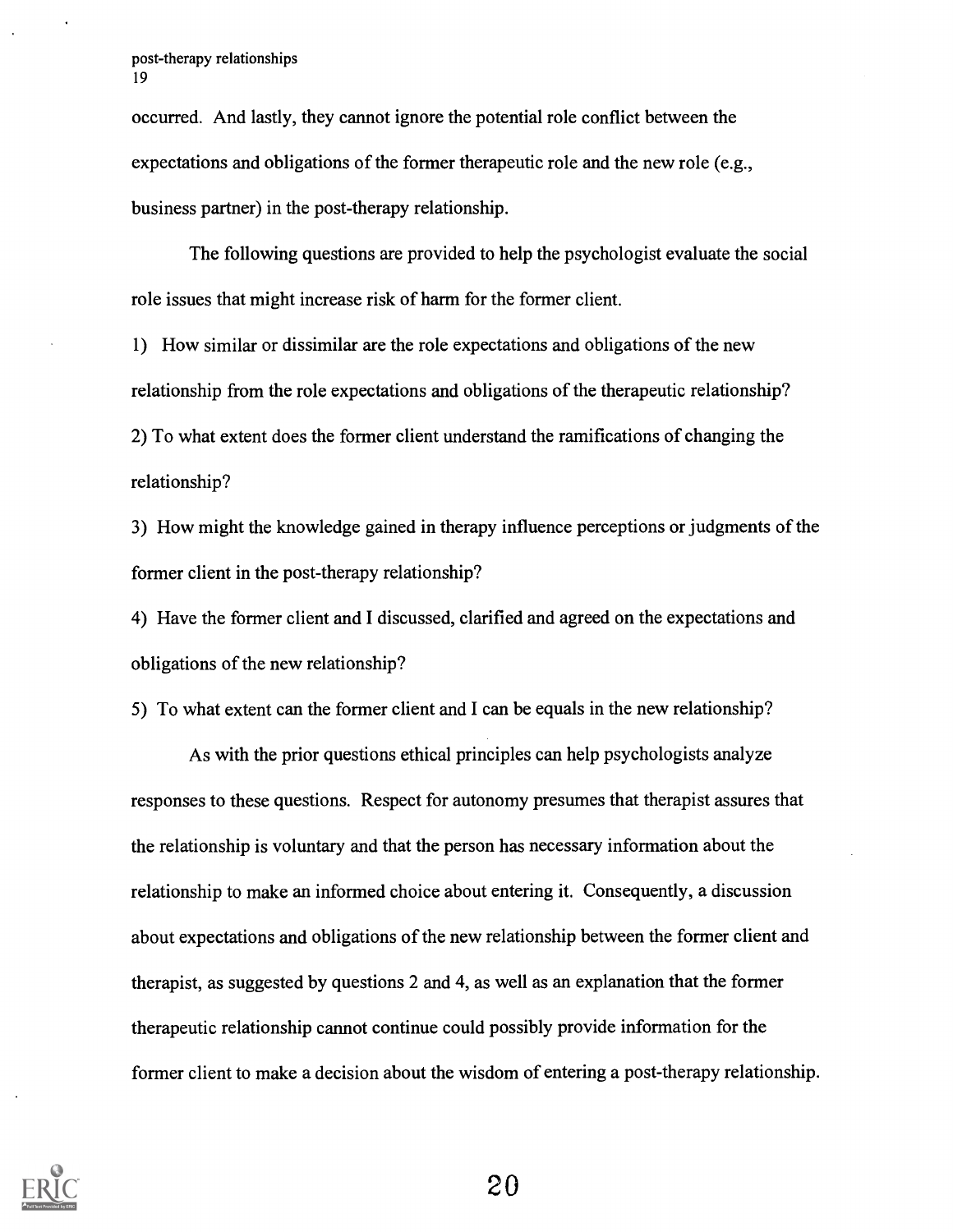The principles of beneficence, to do good, implies that the new relationship with its role obligations and expectations will be good for the former client or at minimum not undo the good that resulted from the therapeutic relationship. Questions 1, 3, and 5 suggest that the therapist must assess as well the power differential as well as the new expectations and obligations and the extent to which the changes could harm or benefit the client. This may decrease the likelihood of future misunderstanding and confusion in the post-therapy relationship for the former client.

In summary, to evaluate the potential of harm for the former client the psychologist must compare the role expectations and obligations of the previous relationship with the role expectations and obligation of the new role and clarify the changes in role expectations and obligations that have or will occur with the former client. Further, the former therapist must clarify that the therapeutic relationship cannot and will not continue.

### Component 4-- Therapist Motivation.

Orlinsky, Grawe, and Parks (1994) point out that the ways therapists "perceive and construe their own desires and intentions" (p. 280) can influence therapeutic outcome. They describe these as an aspect of therapist self-relatedness. Here, it is labeled as therapist motivation. In the post-therapy relationship the psychologist can have competing values or competing motivations. As a result, hidden agendas and conflicting interests need to be identified. The potential for objectivity to lose out to rationalization may occur when therapists examine the possibility of entering into posttherapy relationships especially if they have not examined their motivations. Thus, as psychologists consider a new relationship they need to ask, "Why do I want to enter into

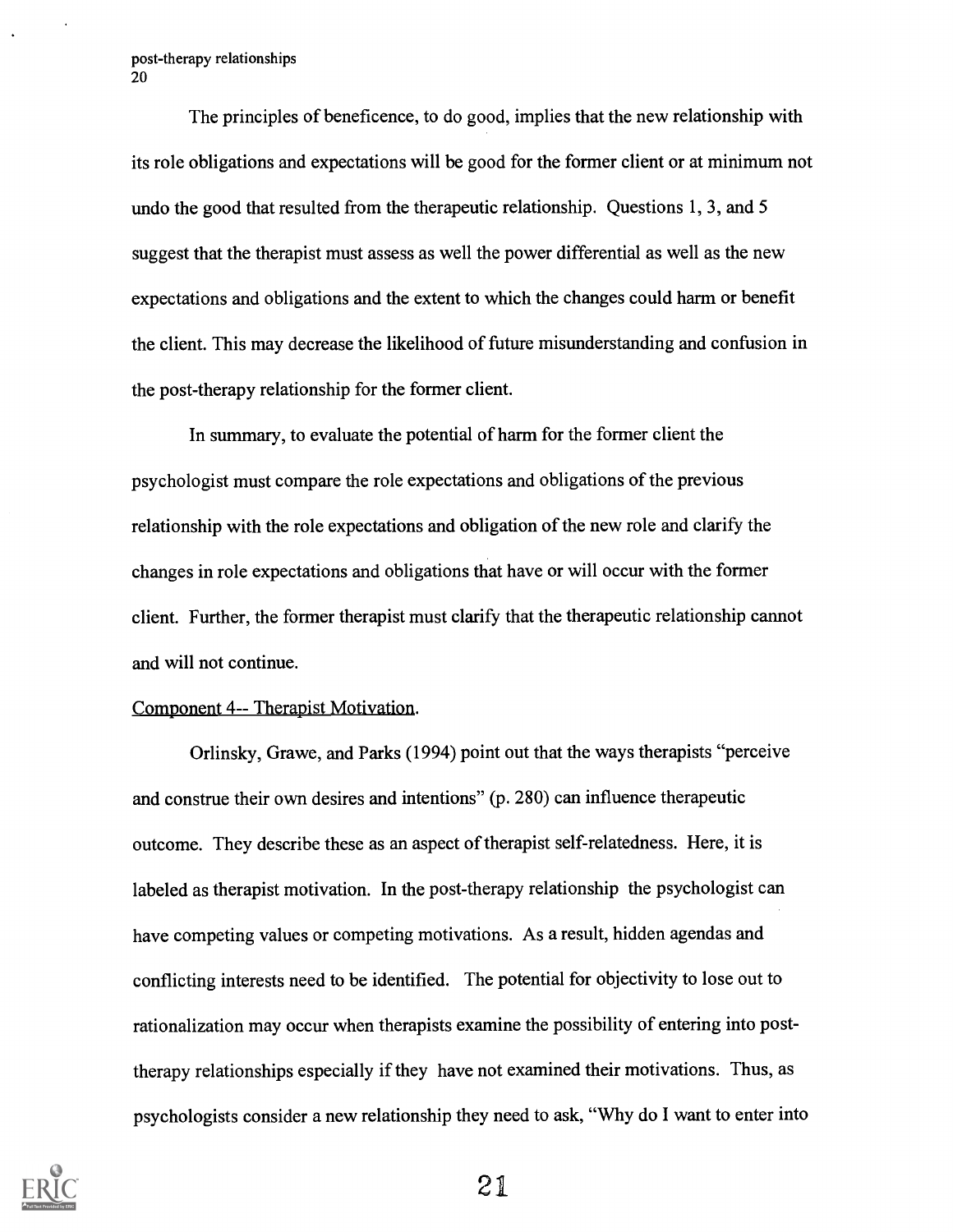this relationship?" To be more specific it may be helpful for the psychologist to ask the following types of questions:

1) What are the professional benefits for me if I enter into this relationship?

2) What are the personal benefits?

3) Am I exploiting the former client by entering this new relationship?

4) Is this posttherapy relationship avoidable and if it is why am I considering entering into the relationship?

5) Will this relationship increase or decrease the former client's or public's trust of psychotherapists and the practice of psychotherapy?

6) One year from now will I be satisfied with my decision?

7) Have I sought consultation to sort out my motivations?

Obviously, all the ethical principles need to be examined as therapists answer the above questions and consider the impact that their decision driven by motivation may have on former clients. For example, is the intent to do good for the former client or for ones self? Is the intent only to meet a personal need that could result in being seen as selfish and untrustworthy by the former client? Is the former client aware of the psychologist's motivation for the post-therapy relationship so that he or she may make an informed choice about entering the relationship? Is the therapist's motivation paternalistically driven? Bottomline, the therapists motivations and their potential to do good and avoid harm for or to the former client are crucial.

The value of consulting with another mental health professional cannot be over stated when examining one's motives since other professionals can be more objective about the relationship and can point out potential problems. If psychologists can avoid

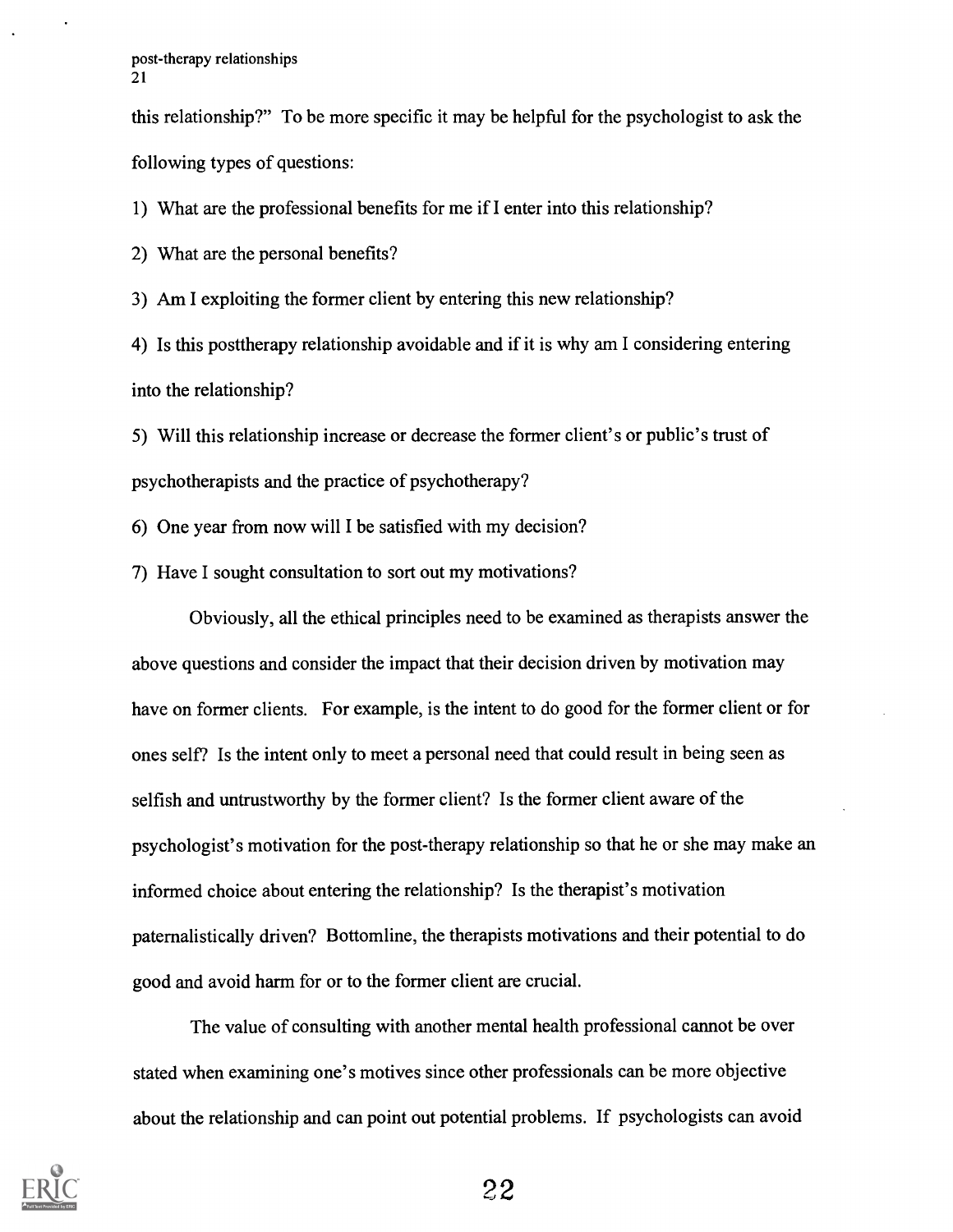post-therapy relationship then their motivations for not doing so need to be evaluated. If the psychologist becomes aware that the new relationship benefits him or her more than the former client then there is a greater risk of harming the former client unless two conditions exist. First, the former client is clear about the therapist's motivation for being in the post-therapy relationship and the former client is clear that this is not a continuation of the therapeutic relationship.

In summary, I presented a conceptual framework for psychologists and psychologists-in-training to systematically assess the potential risks of entering into a nonromantic/nonsexual post-therapy relationship. If the risks are very low and the therapist has discussed, with the former client and in consultation, the potential problems as well as the necessary changes in the relationship that the new role implies, there may be no strong ethical objections from engaging in the post-therapy relationship. If the risks are high or even moderate the psychologist should forgo entering into such relationships since to do so might jeopardize the welfare of the former client.

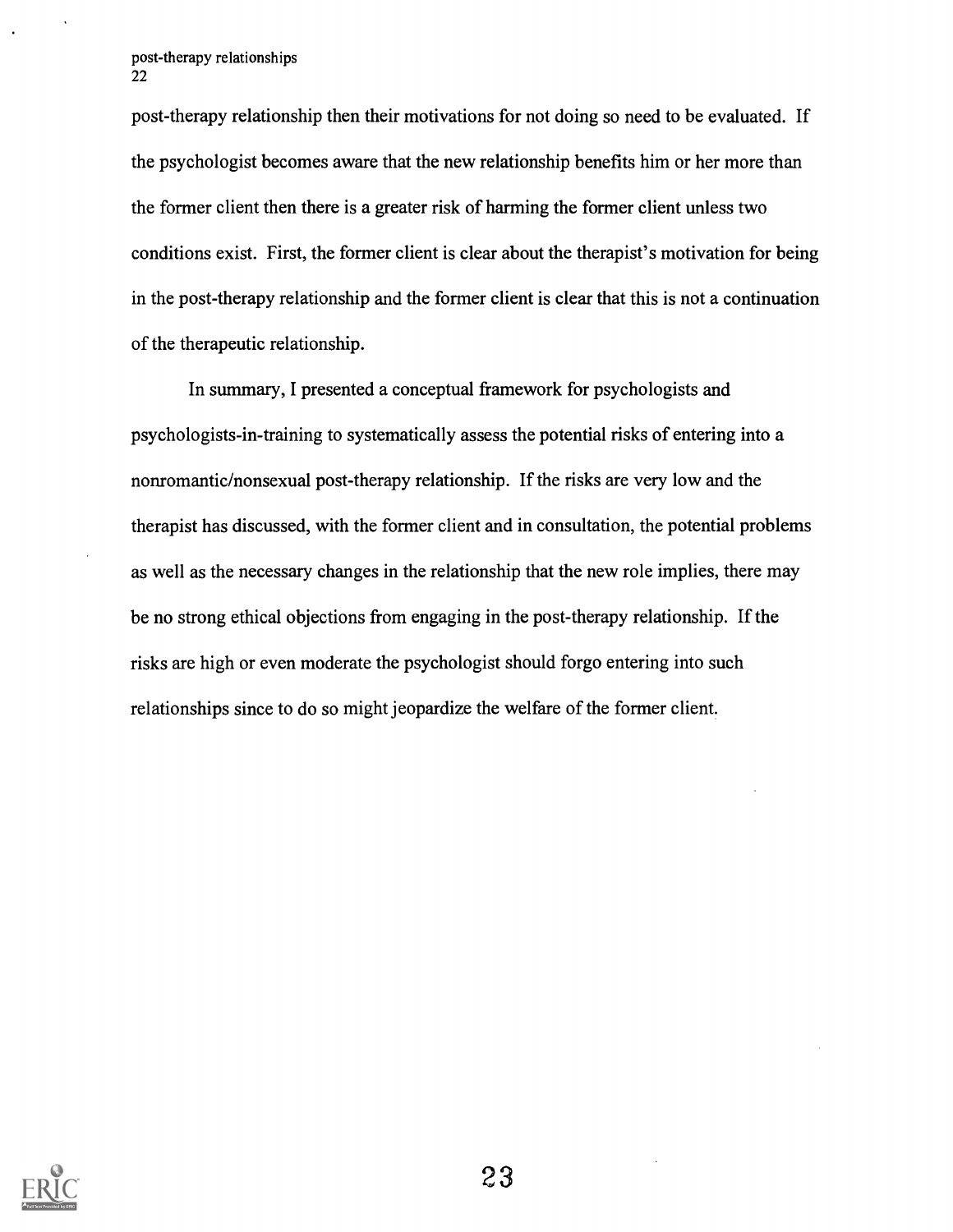### Unavoidable Post-therapy Relationships

At times, post-therapy relationships may be unavoidable. In light of that I have begun to develop a list of guidelines for practitioners to consider.

## Proposed Guidelines

1) Seek consultation before entering into the relationship. Discuss with another profession the ethically problematic nature of the posttherapy relationship (i.e., discrepancies between the role as former therapist and the new role, the power differential, etc.). Be ready and proactive regarding future problems.

2) Address with the former client whether the termination was final. If termination was final discuss with the former client what they will do if future therapy is needed. Can it be agreed upon that they will seek another therapist if infact another therapist is available.

If termination was not final and another therapist is not available the therapist and former client need to each clarify the role expectations of the post-therapy relationship and how they are similar or dissimilar from the therapist-client relationship.

3) Spend as much time as is necessary in discussion with the former client to set or clarify the boundaries of the new relationship.

4) Be ready and willing to dialogue with the former client about the dynamics of the new relationship.

5) Discuss with the former client how confidentiality of the therapist-client relationship will be maintained.

6) In consultation take some time to explore any professional or personal concerns you might have about the post-therapy relationship.

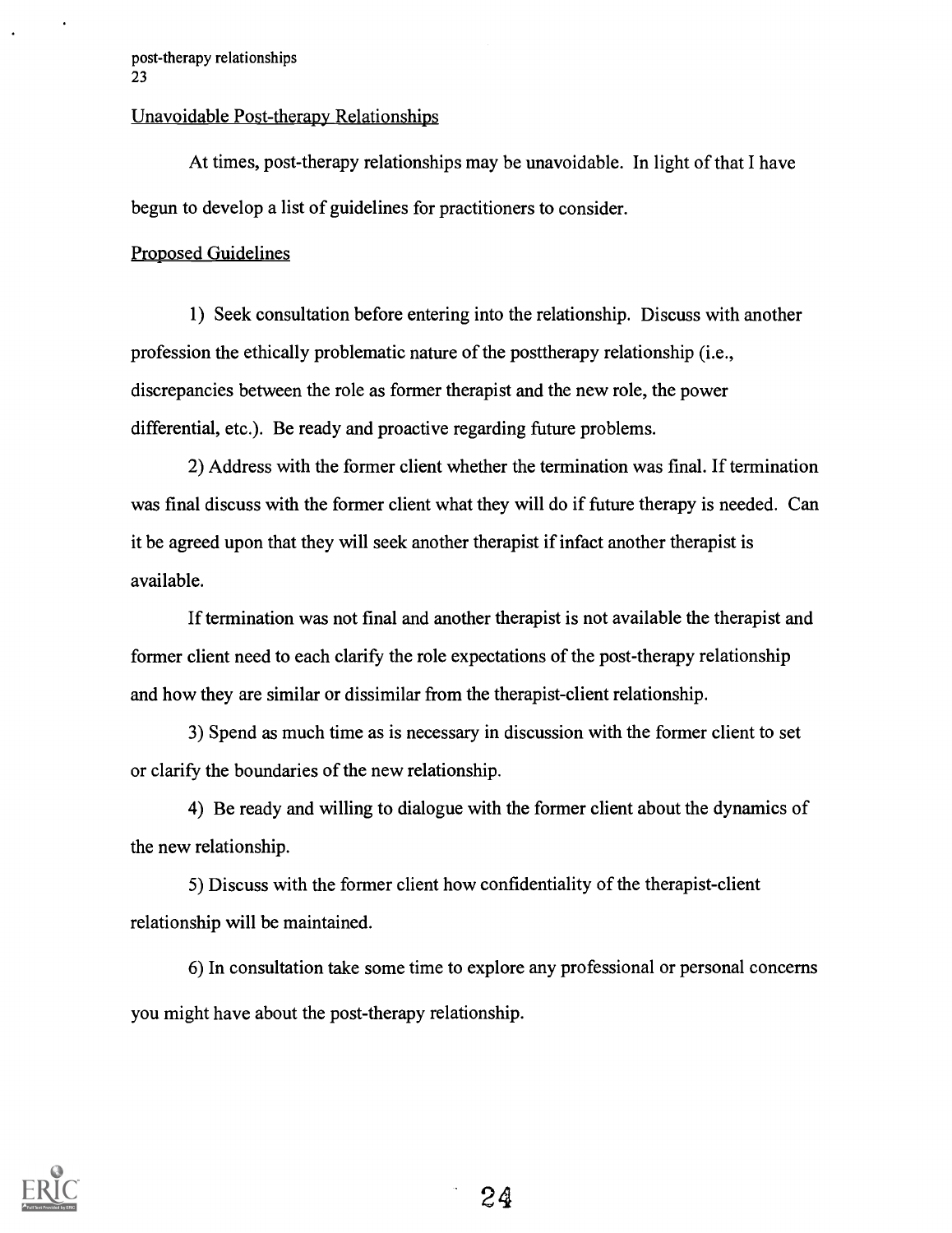#### **References**

American Psychological Association. (1992). Ethical principles of psychologists and code of conduct. American Psychologist, 47, 1597-1611.

Anderson, S. K. (1993). A critical incident study of nonromantic/nonsexual relationships between psychologists and former clients. Dissertation Abstracts International. 54, 7B. (University Microfilms No. 9333367)

Anderson, S.K. & Kitchener, K. S. (1996). Nonsexual posttherapy relationships: A conceptual framework to assess ethical risks. Manuscript submitted for publication.

Anderson, S.K. & Kitchener, K. S. (1996). Nonromantic, nonsexual posttherapy relationships between psychologists and former clients: An exploratory study of critical incidents. Professional Psychology: Research Practice, 27(1), 59-66.

Beauchamp, T. 0., & Childress, J. F. (1994). Principles of biomedical ethics, (4th ed.). Oxford: Oxford University Press.

Bersoff, D. N. (1992). Autonomy for vulnerable populations: The supreme courts reckless disregard for self-determination and social science. Villanova Law Review, 37, 1569-1605.

Bersoff, D. N. (1994). Explicit ambiguity: The 1992 ethics code as an oxymoron. Professional Psychology: Research & Practice, 25,4, 382-387.

Borys, D. S., & Pope, K. S. (1989). Dual relationships between therapist and client: A national study of attitudes and practices. Professional Psychology, 20(5), 283-293.

Bouhoutsos, J., Holroyd, J., Lerman, H., Forer, B., & Greenberg, M. (1983). Sexual intimacy between psychotherapists and patients. Professional Psychology, 14, 185-196.

Butler, S. E., & Zelen, S. L. (1977). Sexual contact between therapists and patients.

Psychotherapy: Theory. Research and Practice, 14(2), 139-145.

Chesler, P. (1972). Women and madness. New York: Avon Books.

Deutsch, M., & Krauss, R. M. (1965). Theories in social psychology. New York: Basic Books.

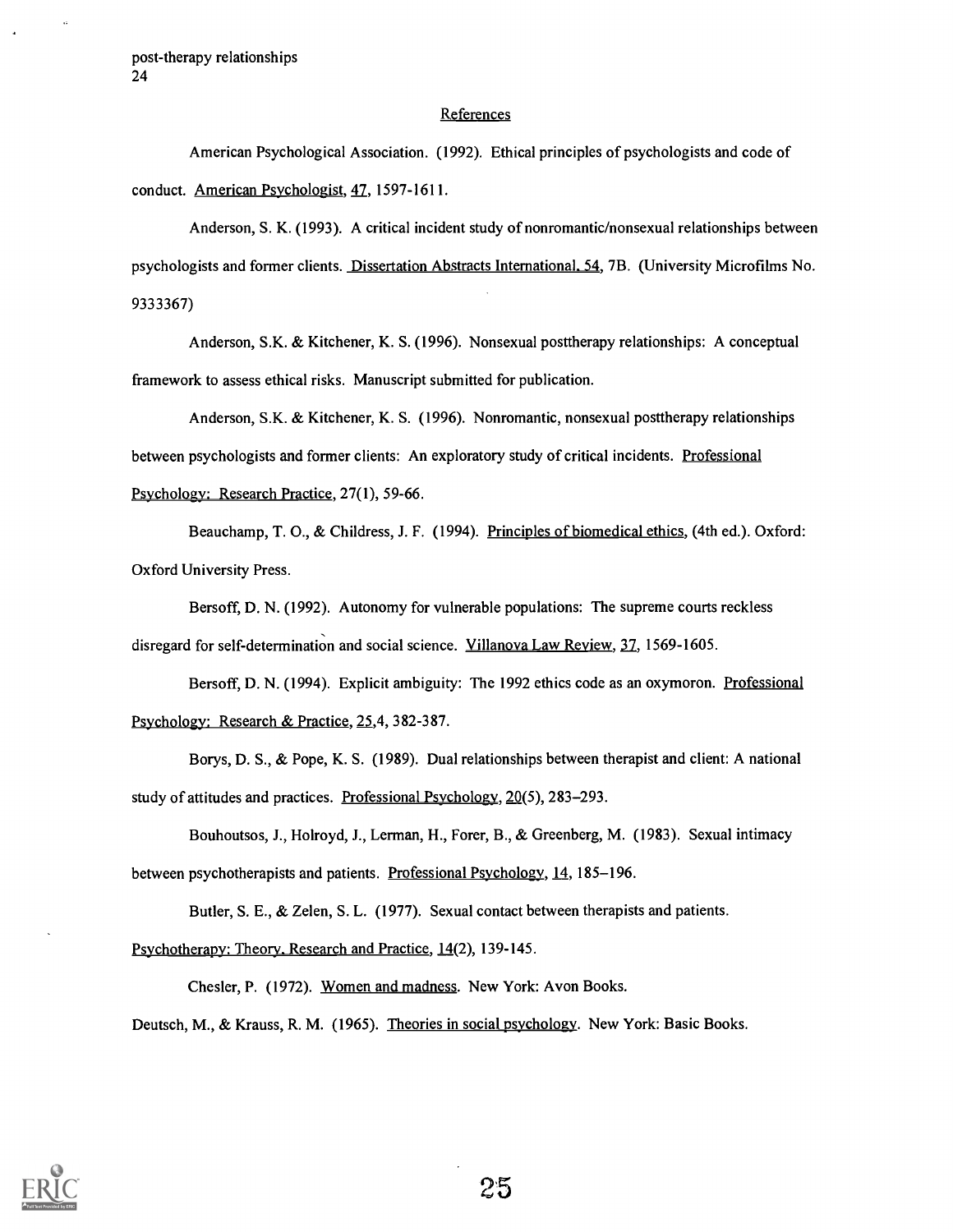Durre', L. (1980). Comparing romantic and therapeutic relationships. In K. S. Pope &

Associates (Eds.), On love and loving: Psychological perspectives on the nature and experience of

romantic love (pp. 228-243). San Francisco: Jossey Bass.

Feldman–Summers, S., & Jones, G. (1984). Psychological impacts of sexual contact between therapists or other health care practitioners and their clients. Journal of Consulting and Clinical Psychology, 528,1054-1061.

Geller, J. D., Cooley, R. S., & Hartley, D. (1981-1982). Images of the psychotherapist: A theoretical and methodological

perspective. Imagination. Cognition. and Personality, 1,123-146.

Getzels, J. W., & Guba, E. G. (1954). Role, role conflict, and effectiveness: An

empirical study. American Sociological Review, 19, 164-175.

Gottlieb, M. C., Sell, J. M., & Schoenfeld, L. S. (1988). Social/romantic relationships with present and former clients: State licensing board actions. Professional Psychology: Research and Practice, 19, 459-462.

Horst, E. A. (1989). Dual relationships between psychologists and clients in rural and urban areas. Journal of Rural Community Psychology, 10(2), 15-24.

Kitchener, K. S. (1984). Intuition, critical evaluation and ethical principles: The foundation for ethical decisions in counseling psychology. The Counseling Psychologist, 12,43-56.

Kitchener, K. S. (1988). Dual role relationships: What makes them so problematic? Journal of Counseling and Development, 67, 217-221.

Kitchener, K. S. (1992). Posttherapy relationships: Ever or never? In B. Herlihy & G.

Corey (Eds.), Dual relationships in counseling (pp. 145-148). Alexandria, VA: American

Association for Counseling and Development.

Kitchener, K. S. & Harding, S. S. (1990). Dual role relationships. In B. Herlihy & L. B. Golden (Eds.) Ethical Standards Casebook (pp. 146-154). Alexandria, VA: American Association for Counseling and Development,

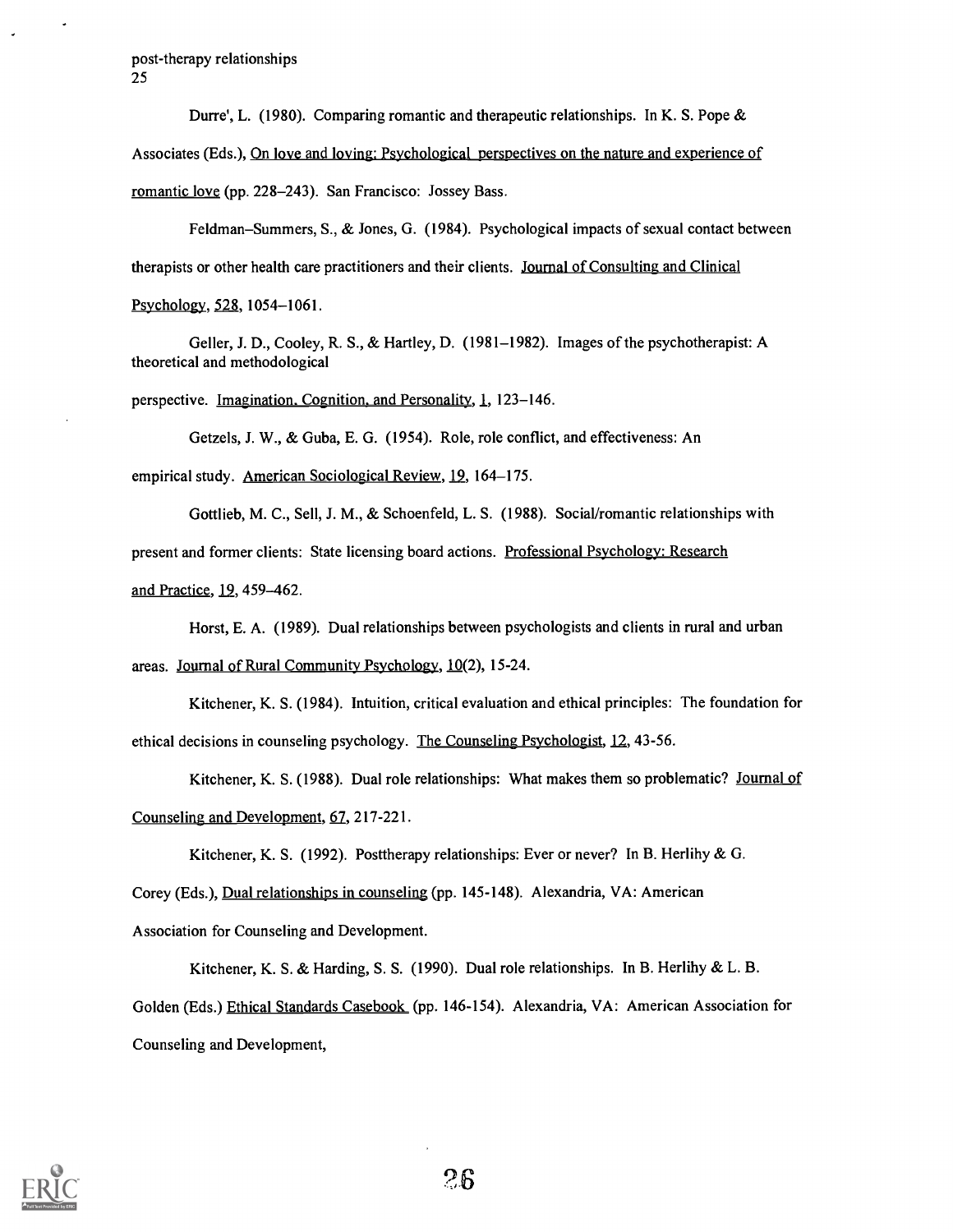Orlinsky, D. E.; Grawe, K. & Parks, B.K. (1994). Process and outcome in psychotherapy--Noch einmal. In A. E. Bergin & S. L. Garfield (Eds.), Handbook of psychotherapy and behavior change (4thed., pp. 270-376). New York: Wiley & Sons.

Orlinsky, D. E. & Howard, K. I. (1986). Process and outcome in psychotherapy. In S. L.

Garfield & A. E. Bergin (Eds.), Handbook of psychotherapy and behavior change (3rd ed., pp. 311-381). New York: Wiley & Sons.

Pope, K. S. (1988). How clients are harmed by sexual contact with mental health professionals: The syndrome and its prevalence. Journal of Counseling and Development, 67, 222-226.

Pope, K. S., Tabachnick, B. G., & Keith–Spiegel, P. (1987). Ethics of practice: The beliefs and behaviors of psychologist as therapist. American Psychologist, 42, 993-1006.

Pope, K. S., & Vasquez, M. (1991). Ethics in psychotherapy and counseling: A practical guide for psychologists. San Francisco: Jossey Bass Publishers.

Schoener, G., & Milgrom, J. H. (1987) Helping clients who have been sexually abused by

therapists. Sarasota, FL: Professional Resource Exchange.

Secord, P. R., & Backman, C. W. (1964). Social psychology. New York: McGraw-Hill.

Sell, J. M., Gottlieb, M. C., & Schoenfeld, L. (1986). Ethical consideration of

social/romantic relationships with present and former clients. Professional Psychology: Research and Practice, 12, 504-508.

Sonne, J. L. (1994). Multiple relationships: Does the new ethics code answer the right questions? Professional Psychology: Research and Practice, 25, 336-343.

Zaritsky, J. (1991). My doctor, my lover (V. Storring, Producer). In D. Fanning (Executive Producer), Frontline. New York & Washington, D. C.: Public Broadcasting Service.